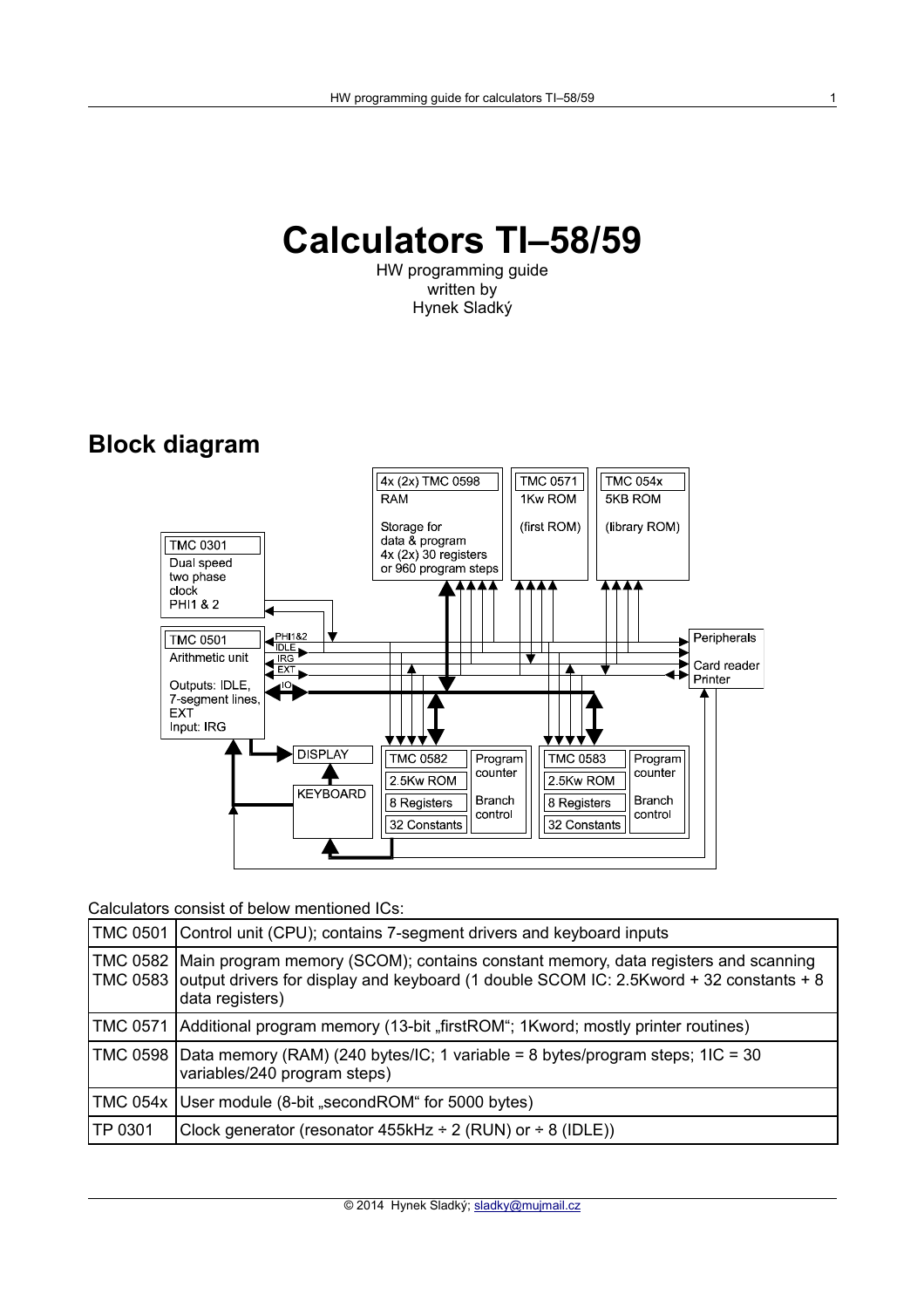## **TI-59 Schematics**



### **Power supply**

| Signal     | <b>V</b> min | Vnom    | <b>Vmax</b> | <b>Current</b>                  |
|------------|--------------|---------|-------------|---------------------------------|
| l Bat      | 3,3          | 3,6     | 3,9         | 160mA "0."; 220mA "8888888888." |
| <b>Vdd</b> | $-10.5$      | $-10.0$ | $-9.5$      | 40mA max                        |
| Vgg        | $-15.3$      | $-15.8$ | $-16.3$     | 18mA max                        |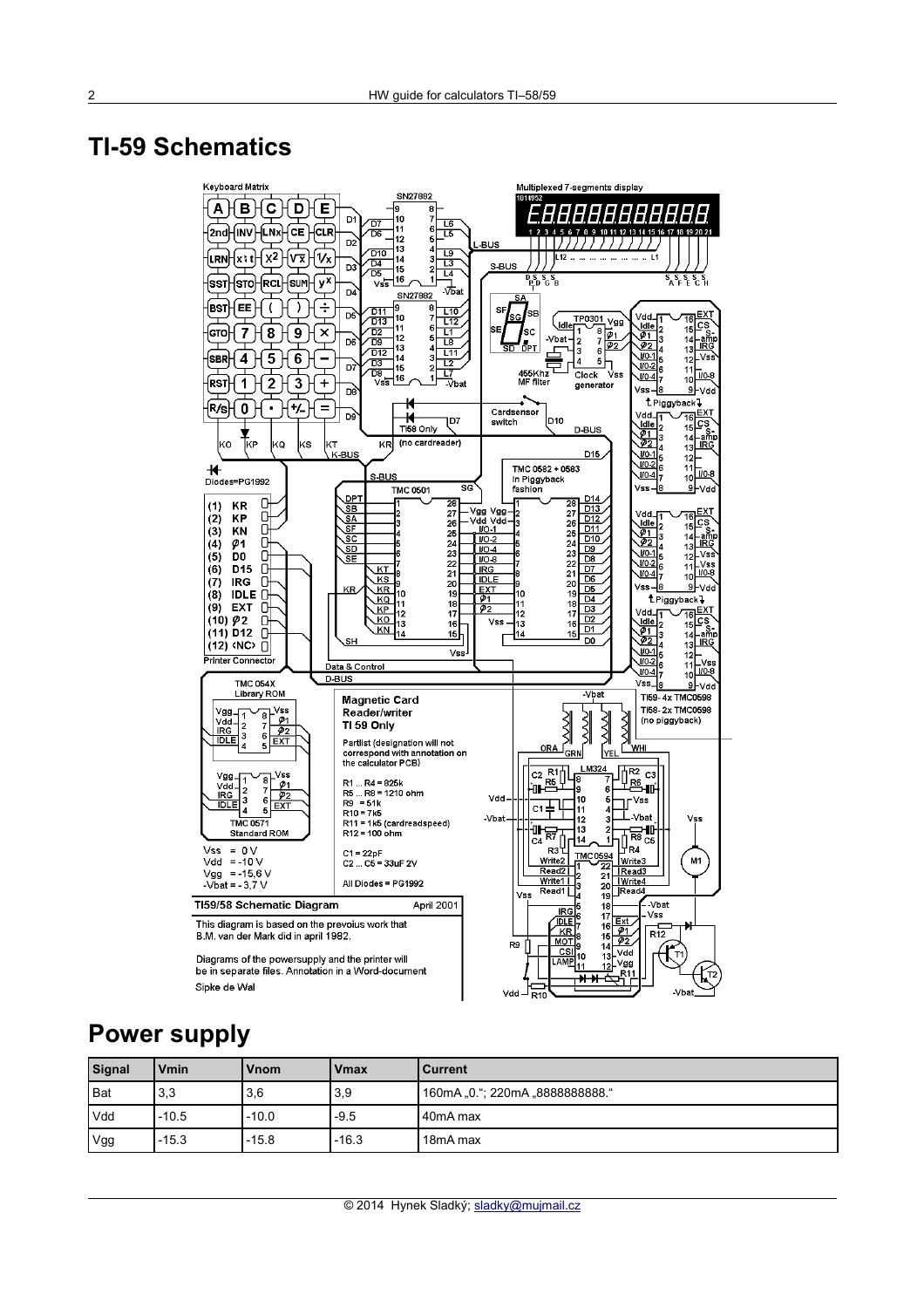| Signal      | Amplitude                                          | 10 $k \rightarrow V$ ss | 10k $\rightarrow$ Vampl | Ri       |
|-------------|----------------------------------------------------|-------------------------|-------------------------|----------|
| PHI1, 2     | $-15V$                                             | 0.25V                   | 0.15V                   | 100-166  |
| <b>IRG</b>  | $-10V$                                             | 0.75V                   | 0.6V                    | 400-500  |
| <b>EXT</b>  | $-10V$                                             | 1.5V                    | 0.7V                    | 466-1000 |
| <b>IDLE</b> | $-10V$                                             | 1.5V                    | 0.85V                   | 566-1000 |
| I/O         | $-10V$                                             | 1.2V                    | 0.5V                    | 333-800  |
| Dx          | $-10V$<br>active 0V/330us<br>Key scan?: -2.5V/18us |                         |                         |          |
| Key         | $-10V$<br>open collector                           |                         |                         |          |
| Segment     | $-2.5V$                                            |                         |                         |          |

# **Signals**

# **Processor TMC 0501**



Signals busy and FlagB are mentioned in U.S.pat 3900722 (see figure 8b sheet 2, pins 29 and 30). They are not connected to IC pins here. Although BUSY instruction is used in firmware... This functionality is linked with KR signal... Moreover, signal KR is not scanned in firmware at all.

# **Display**

Digit functions:

| D <sub>13</sub> | D <sub>12</sub> | D <sub>11</sub>               | D10   | D <sub>9</sub> | D <sub>8</sub> | D7   | D <sub>6</sub> | D <sub>5</sub> | D4   | D3   | D2 |  |  |  |
|-----------------|-----------------|-------------------------------|-------|----------------|----------------|------|----------------|----------------|------|------|----|--|--|--|
| $C+/-$          |                 | Mantissa                      |       |                |                |      |                |                |      |      |    |  |  |  |
| $C+/-$          |                 | Mantissa<br>Exponent<br>$+/-$ |       |                |                |      |                |                |      |      |    |  |  |  |
| A[13]<br>fA[14] | A[12]           | A[11]                         | A[10] | A[9]           | A[8]           | A[7] | A[6]           | A[5]           | A[4] | A[2] |    |  |  |  |

digit 12 = SH = FLGA => "C" (calculate mode) is controlled with bit flgA.14 in IDLE and with all flgA bits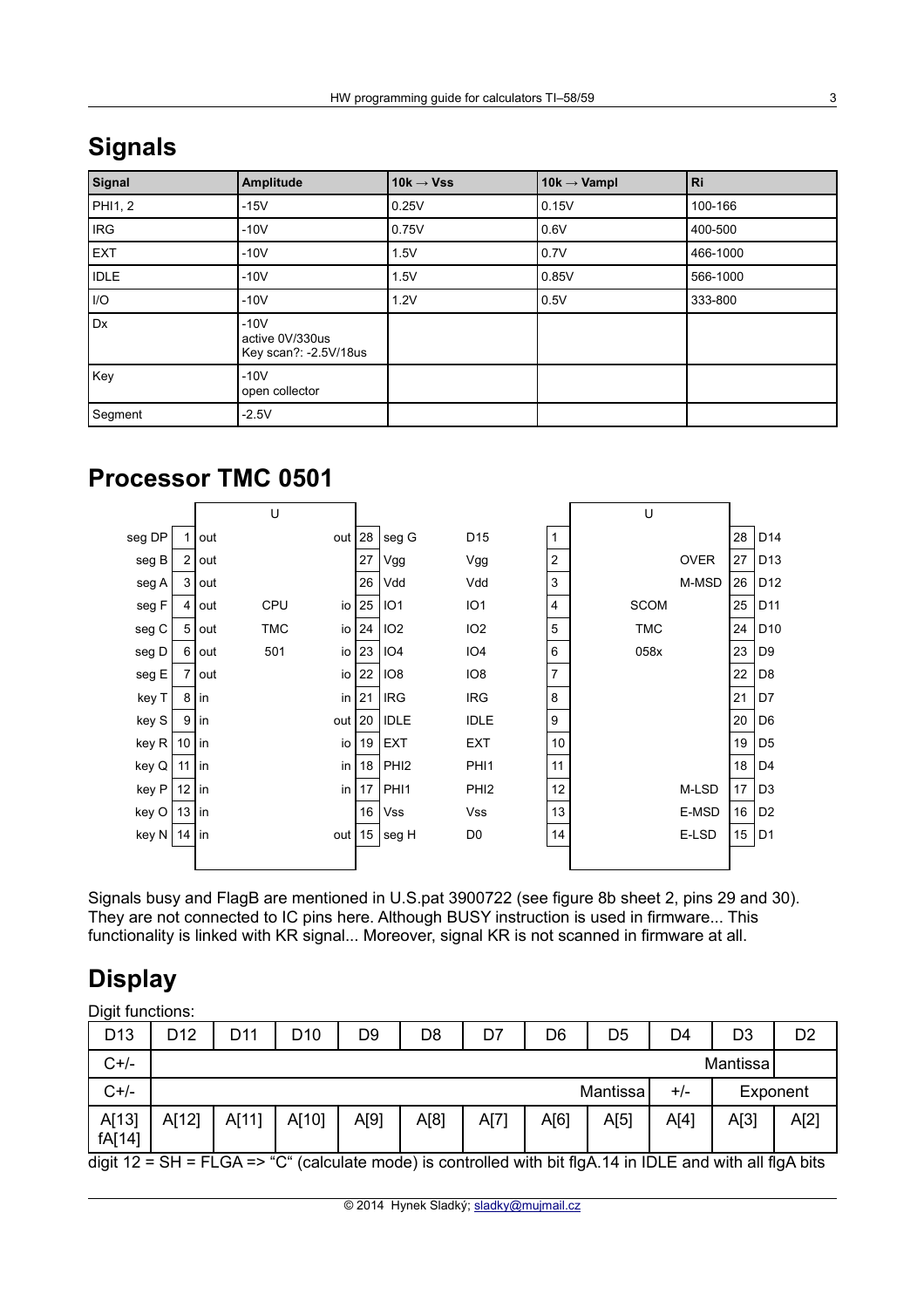in RUN mode; SG+DPT function normally (i.e. minus is displayed for values 2, 3 etc.) Flashing display = calculation error

DPT is controlled with comparator to R5 value. If R5 equals digit counter, decimal point is on for current digit.

Decoder in CPU (see USpat) contains: 0123456789AbCdEF - values A. F weren't checked as it is not possible to get hexadecimal values in displayed digits (at least I wasn't able to do these tests).

Display is controlled by registers A and B (see table below). In RUN mode, displaying is disabled except for FLGA output. In IDLE mode, 7-segment decoder reflect registers A (value) and B (format) values and state of zero-suppression circuit. Display and keyboard are accessed from D15 down to D0 position.

Register B contains always "display mask": normal display format is 0, minus display format is 6, space (positive sign) format is 3, to overcome zero-suppress circuit, format 9 is used. Possible display characters are summarized in table below:

| $\mathbf{A}$            | $\mathbf 0$              | 1                            | $\overline{2}$           | $\overline{3}$           | $\overline{\mathbf{4}}$  | $5\phantom{1}$               | $6\phantom{1}$           | $\overline{7}$           | 8                        | 9                            | $\mathbf{A}$ | B            | $\mathbf c$              | D                            | E                    | F                                      |
|-------------------------|--------------------------|------------------------------|--------------------------|--------------------------|--------------------------|------------------------------|--------------------------|--------------------------|--------------------------|------------------------------|--------------|--------------|--------------------------|------------------------------|----------------------|----------------------------------------|
| B                       |                          |                              |                          |                          |                          |                              |                          |                          |                          |                              |              |              |                          |                              |                      |                                        |
| $ 0\rangle$             |                          | 1                            | $\overline{2}$           | 3                        | 4                        | 5                            | 6                        | $\overline{7}$           | 8                        | $\boldsymbol{9}$             | A            | $\mathsf b$  |                          |                              |                      |                                        |
| $\vert$ 1               |                          | 1                            | $\overline{2}$           | 3                        | 4                        | 5                            | 6                        | $\overline{7}$           | 8                        | $\boldsymbol{9}$             | A            | $\mathbf b$  |                          |                              |                      |                                        |
| $\vert$ 2               |                          | $\mathbf{H}$                 | $\mathbf{H}$             | $\mathbf{H}$ .           | $\mathbf H$              | $\mathbf{H}$                 | $\mathbf{H}$             | $\mathbf{H}$             | $\mathbf{H}$             | $\mathbf{u}$                 | A            | $\star$      | $\epsilon\epsilon$       | $\Omega$                     | $\epsilon\epsilon$   | $\Omega$                               |
| $\vert$ 3               |                          |                              |                          |                          |                          |                              |                          |                          |                          |                              | A            | $\mathsf b$  |                          |                              |                      |                                        |
| 4                       |                          | $\mathbf{F}$                 | $\mathbf{I}$             | $\mathbf{L}$             | $\mathbf{I}$             | $\mathbf{I}$                 | $\mathbf{I}$             | $\mathbf{I}$             | $\mathbf{I}$             | $\blacksquare$               | A            | $\mathsf b$  | $\mathbf{I}$             | $\mathbf{I}$                 | $\mathbf{I}$         | $\mathbf{I}$                           |
| $\overline{\mathbf{5}}$ | $\overline{\phantom{a}}$ | $\circ$                      | $\circ$                  | $\circ$                  | $\circ$                  | $\circ$                      | $\circ$                  | $\circ$                  | $\circ$                  | $\circ$                      | A            | 8            | $\circ$                  | $\circ$                      | $\circ$              | $\circ$                                |
| 6                       | $\overline{\phantom{a}}$ | $\qquad \qquad \blacksquare$ | $\overline{\phantom{a}}$ | $\overline{\phantom{a}}$ | -                        | $\overline{\phantom{a}}$     | $\overline{\phantom{a}}$ | $\overline{\phantom{0}}$ | $\overline{\phantom{a}}$ | $\overline{\phantom{0}}$     | A            | $\mathsf b$  | $\overline{\phantom{a}}$ | $\overline{\phantom{a}}$     | -                    |                                        |
| $\overline{7}$          |                          |                              |                          |                          |                          |                              |                          |                          |                          |                              | A            | b            |                          |                              |                      |                                        |
| 8                       | $\mathbf 0$              | $\mathbf{1}$                 | $\overline{2}$           | 3                        | 4                        | 5                            | $6\phantom{1}$           | $\overline{7}$           | 8                        | 9                            | A            | $\mathsf b$  |                          |                              |                      |                                        |
| 9                       | $\mathbf 0$              | $\mathbf{1}$                 | $\overline{2}$           | 3                        | 4                        | 5                            | $6\phantom{1}$           | $\overline{7}$           | 8                        | 9                            | A            | $\mathsf b$  |                          |                              |                      |                                        |
| A                       | $\epsilon\epsilon$       | $\epsilon\epsilon$           | $\alpha$                 | $\alpha$                 | $\alpha$                 | $\epsilon\epsilon$           | $\epsilon\epsilon$       | $\mathbf{u}$             | $\alpha$                 | $\alpha$                     | A            | $\mathsf{b}$ | $\epsilon\epsilon$       | $\pmb{\mathfrak{c}}$         | $\pmb{\mathfrak{u}}$ | $\pmb{\mathfrak{c}}\pmb{\mathfrak{c}}$ |
| B                       |                          |                              |                          |                          |                          |                              |                          |                          |                          |                              | A            | $\mathsf b$  |                          |                              |                      |                                        |
| $ {\bf c} $             | $\mathbf{L}$             | $\mathbf{I}$                 | $\mathbf{I}$             | $\mathbf{I}$             | $\mathbf{I}$             | $\mathbf{I}$                 | $\mathbf{I}$             | $\mathbf{I}$             | $\mathbf{I}$             | ٠,                           | A            | $\mathsf b$  | $\mathbf{I}$             | $\mathbf{I}$                 | $\blacksquare$       | $\mathbf{I}$                           |
| D                       | $\circ$                  | $\circ$                      | $\circ$                  | $\circ$                  | $\circ$                  | $\circ$                      | $\circ$                  | $\circ$                  | $\circ$                  | $\circ$                      | A            | b            | $\circ$                  | $\circ$                      | $\circ$              | $\circ$                                |
| E                       | $\overline{\phantom{a}}$ | $\overline{\phantom{a}}$     | $\overline{\phantom{a}}$ | $\overline{\phantom{a}}$ | $\overline{\phantom{0}}$ | $\qquad \qquad \blacksquare$ | $\overline{\phantom{0}}$ | $\overline{\phantom{0}}$ | $\overline{\phantom{a}}$ | $\qquad \qquad \blacksquare$ | A            | $\mathsf b$  | $\overline{\phantom{0}}$ | $\qquad \qquad \blacksquare$ | -                    | $\overline{\phantom{0}}$               |
| F                       |                          |                              |                          |                          |                          |                              |                          |                          |                          |                              | A            | b            |                          |                              |                      |                                        |

\* this digit is combined from b and "; it looks like 8 without top horizontal line.

#### Number / mask examples:

| Number displayed | Mask used    |
|------------------|--------------|
| -12345678-77     | 600000009699 |
| 12345678 77      | 300000009399 |
| -1234567891      | 60000000000  |
| 123 45           | 000008003000 |

### **Keyboard**

Keyboard can be connected to inputs KN, KO, KP, KQ, KR, KS, KT.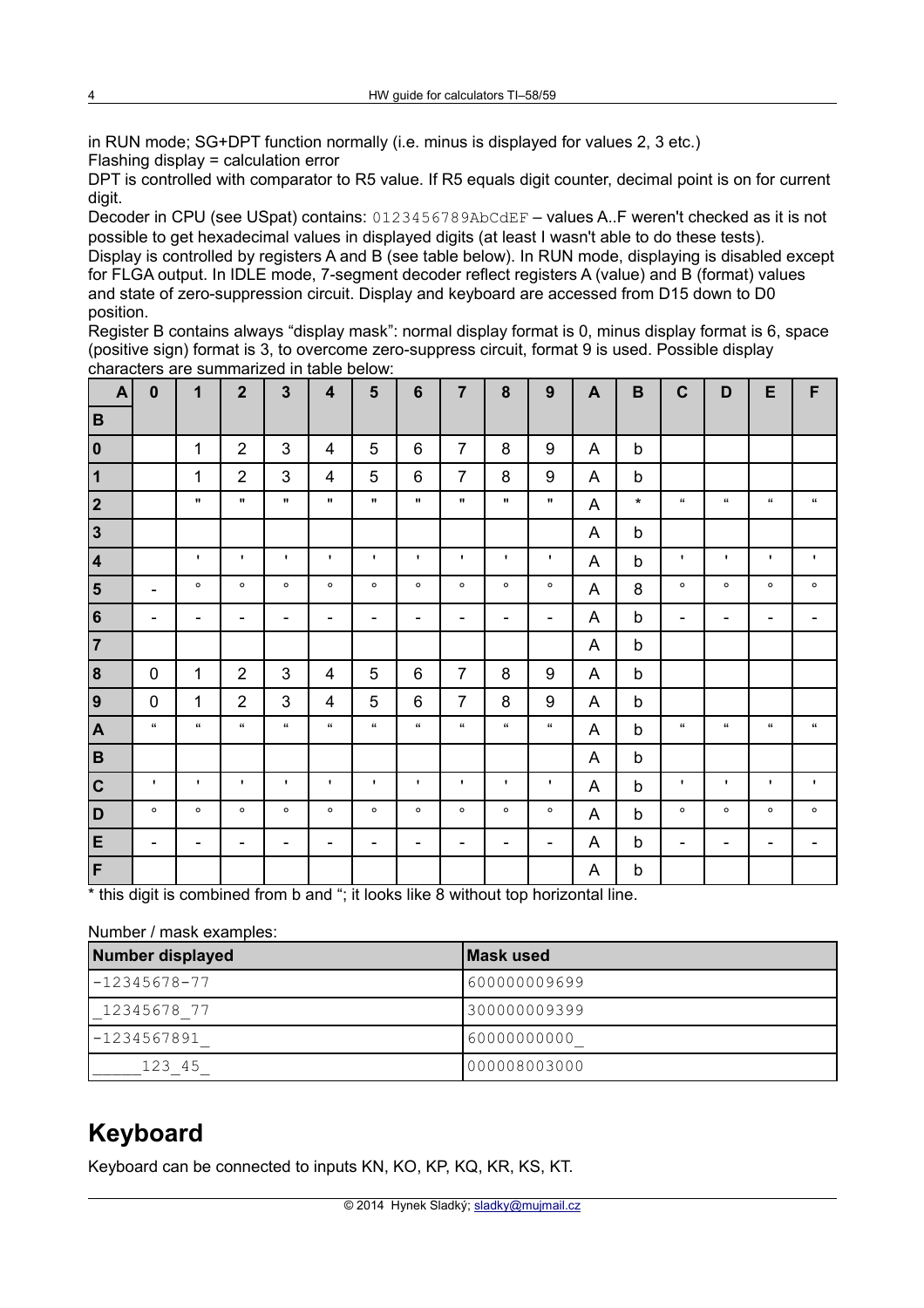Calculator uses for keyboard inputs KO, KP, KQ, KS and KT only. KR is never used in KEY mask, it seems that KR is in reality BUSY input as this pin is used while executing TST BUSY instruction. This input is used for card reader and printer cooperation.

Input KR.D7 is used for TI-58 HW detection, KR.D10 is used for magnetic card insert detection (normally closed).

Inputs KR, KP a KN are connected to printer. (KP.D12 = PRINT, KP.D15 = TRACE, KN.D12 = ADV,  $KP.D0 =$  printer connected detection,  $KR = BUSY/ready$ Keyboard layout:

| $\mathsf{A}^{\mathsf{r}}$ | $\mathsf B'$                              | C'                          | D'                 | $\mathsf{E}'$               |
|---------------------------|-------------------------------------------|-----------------------------|--------------------|-----------------------------|
| A                         | $\sf B$                                   | C                           | D                  | E                           |
| 2nd                       | <b>INV</b>                                | log<br>ln x                 | CP<br>CE           | CLR                         |
| Pgm<br>LŘN                | $P\rightarrow R$<br>$x \leftrightarrow t$ | $\frac{\sin x^2}{1}$        | $\cos\sqrt{x}$     | tan<br>1/x                  |
| Ins                       | ${\sf CMS}$                               | $\ensuremath{\mathsf{Exc}}$ | Prd                | Ind                         |
| <b>SST</b>                | <b>STO</b>                                | <b>RCL</b>                  | <b>SUM</b>         | $\mathsf{y}^{\mathsf{x}}$   |
| Del<br><b>BST</b>         | $Eng$<br>$EE$                             | Fix                         | Int                | $\vert\mathsf{x}\vert$<br>÷ |
| Pause                     | $\mathsf{x}=\mathsf{t}$                   | Nop                         | $^{\rm Op}_{9}$    | Deg                         |
| GTO                       | 7                                         | 8                           |                    | $\pmb{\times}$              |
| Lbl                       | $\mathsf{x}\geq\mathsf{t}$                | $\Sigma_{5}^{+}$            | $\bar{\mathbf{x}}$ | Rad                         |
| <b>SBR</b>                | $\overline{4}$                            |                             | $\, 6$             | —                           |
| St flg                    | If flg                                    | D.MS                        | $\pmb{\Pi}$        | Grad                        |
| <b>RST</b>                |                                           | $\overline{2}$              | 3                  | $+$                         |
| <mark>Write</mark>        | Dsz                                       | Adv                         | Prt                | List                        |
| R/S                       | 0                                         | $\bullet$                   | $+/-$              | $=$                         |

The only difference in TI-58 and TI-59 keyboard is command Write as second function for R/S key on TI-59 calculator.

### *Signals PHI1 a PHI2*

All ICs are clocked with signals PHI1 and PHI2. Frequency is based on resonator 455kHz. PHI1 and PHI2 are non-overlapping signals and are generated with half frequency than crystal resonator has. Active time for PHI1 and PHI2 is always about 1.1µs regardless of IDLE state. In IDLE mode, only the first from 4 cycles is generated. See waveform below.

One instruction bit period is either 4.7µs or 17.5µs. Execution speed is 14219 ips or 3555 ips. To analyze IRG+EXT, transfer speed of 56.88kB/s is required. To capture also I/O, 170.628kB/s is required. In IDLE mode, transfer rate is ¼ of RUN mode.

All output signals are changed after falling edge of PHI1 (IDLE: 360ns, IRG 280ns, EXT 560ns).<br>Vss

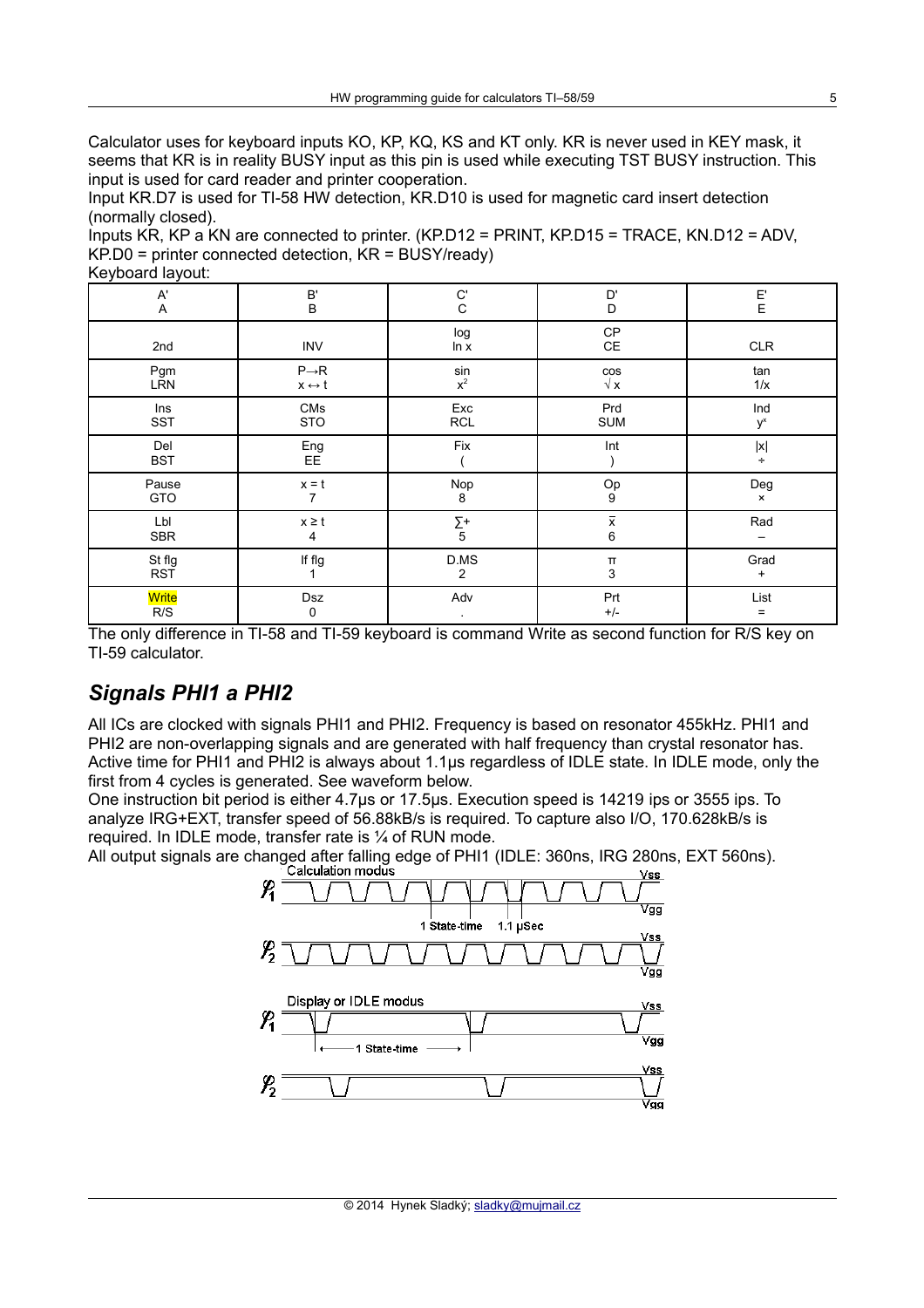# *Signal IDLE*

Signal IDLE is used to synchronize instruction cycle and digit count between ICs.

Instruction cycle begins with falling edge. IDLE mode is active when IDLE stays low most of the period time. RUN mode is active when IDLE is low just one instruction bit time. This RUN $\leftrightarrow$ IDLE transition is detected while second instruction bit is processed, so first two instruction bits are executed with previous speed timing. All other bits use new speed timing already.

Display mode (SCOM driver output) is synchronized by transition from RUN to IDLE mode. Instruction WAIT D1 must precede SET IDLE for correct display / keyboard operation.



#### TI59/58 Timingdiagram

### *Signal EXT*

Data are sent with LSb first. First 3 bits PREG, COND, HOLD are always sent from CPU. These bits control state of instruction execution.

| KR <sub>[0]</sub> | KR[15]   KR[14]   KR[13]   KR[12]   KR[11]   KR[10] |     |    |    |           |                 | KR[9] | <b>KR[8]</b> | <b>KR[7]</b> | <b>KR[6]</b> | <b>KR[5]</b>   | <b>KR[4]</b> |  | HOLD I COND | KR[1]       |
|-------------------|-----------------------------------------------------|-----|----|----|-----------|-----------------|-------|--------------|--------------|--------------|----------------|--------------|--|-------------|-------------|
| A12               | A11                                                 | A10 | A9 | A8 | A7        | A6              | A5    | A4           | A3           | A2           | A <sub>1</sub> | A0           |  |             | <b>PREG</b> |
|                   |                                                     |     |    |    |           | <b>CONSTANT</b> |       |              |              | C53          | C52            | C51          |  |             |             |
|                   |                                                     |     |    |    | DATA high |                 |       |              |              | <b>DATA</b>  |                |              |  |             |             |

After power-up reset, EXT signal contains value 0000 0000 0000 0xx1 for many instruction cycles to allow reliable initialization of all ICs, i.e. PREG is active and address is always 0.

#### **PREG**

Signal PREG is used to address instruction memory. This bit is automatically set after power-up reset; this bit can be controlled by KR[1] bit too. Bit KR[1] is automatically cleared after PREG is sent on EXT bus.

Instruction execution continues even PREG bit is set, so instruction used after SET KR[1] is executed as well.

Address fields:

A12-A10 chip select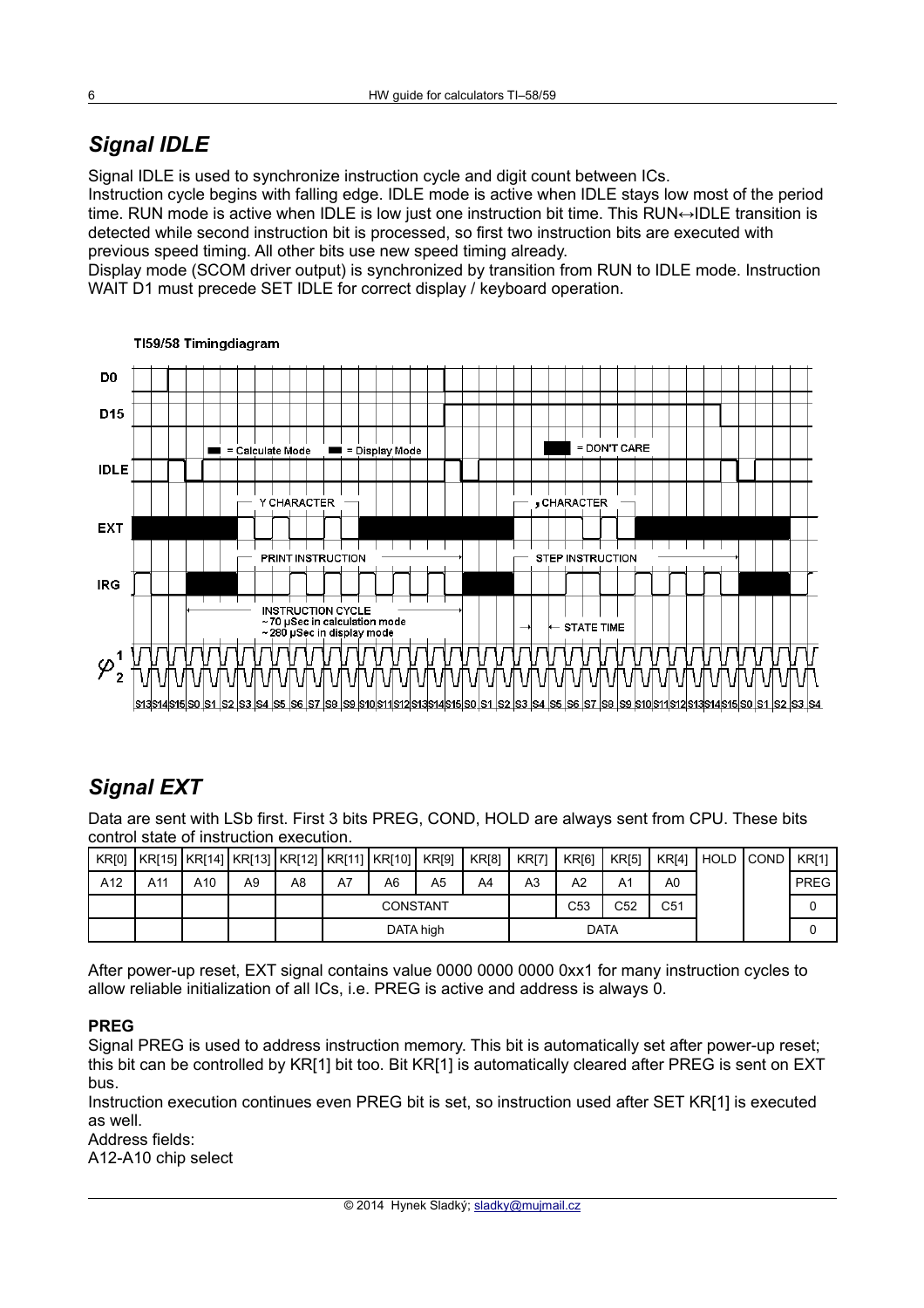#### A9-A7 column select

#### A6-A0 address

Originally, SCOM contains 1Kw instruction memory. Used double SCOM should have 2Kw instruction memory, but currently, SCOMs have 2.5Kw of instruction memory. Another 1Kw is in first-ROM.

| <b>Address range</b> | <b>Size</b> | <b>Description</b> |
|----------------------|-------------|--------------------|
| $0000 - 09FF$        | 2.5Kw       | TMC 0582           |
| 0A00 - 13FF          | 2.5Kw       | TMC 0583           |
| 1400 - 17FF          | 1Kw         | <b>TMC 0571</b>    |
| $1800 - 1$ FFF       | 2Kw         | free               |

#### **HOLD**

Signal HOLD is used to wait for some external signal or to finish instruction execution (eg. WAIT instruction). This bit blocks address increment, so the same instruction is sent to CPU until HOLD bit is cleared again.

#### **COND**

Bit COND is output from ALU and TST instructions and input for branch instructions. TST instructions can clear this bit only. Bit is set after BRA instruction is executed. If more than one BRA instruction is executed in series, COND is set after last BRA instruction.

### *Signal IRG*

Signal IRG transports instructions from SCOM/ROM to CPU. Address counter resides in all ROM circuits and is automatically updated regarding to PREG and HOLD bits, and for BRA instructions also regarding to COND bit.

IRG format:

| .      |      |                |          |                    |    |    |    |    |     |             |    |     |                                       |                                                    |                |
|--------|------|----------------|----------|--------------------|----|----|----|----|-----|-------------|----|-----|---------------------------------------|----------------------------------------------------|----------------|
| branch | cond | a <sub>9</sub> | a8       | a <sub>l</sub>     | a6 | a5 | a4 | a3 | a2  | a1          | a0 | dec | $\lambda$<br>$\overline{\phantom{a}}$ | $\overline{\phantom{a}}$<br>$\mathbf{\mathcal{L}}$ | $\lambda$<br>́ |
| ີ      | md   | mc             | mb       | ma                 | Rd | Rc | Rb | Ra | sub | Sc          | Sb | Sa  |                                       |                                                    |                |
|        |      |                | ALU mask | ALU<br>J operation |    |    |    |    |     | Destination |    |     |                                       |                                                    |                |

### **ICs SCOM TMC 0582/3**

Regarding U.S.pat 3900722, ICs should have 1Kw of ROM and 2 registers.

Regarding U.S.pat 4153937, double SCOM have 2.5Kw ROM, 32 constants and 8 registers.

Every SCOM contains 32 constants. Only some of them are real constants. Most of them (from address 16 up) are program tokens and work the same way as codes from Library ROM (see text 14.41 and + Table IV a Table IVa).

Constant/IO is used for ALU operations with constants from SCOM. Constant address is sent on EXT bus (KR register). Bits KR[11..8] and KR[6..4] are used as Constant address. Currently, only 2x32 constants can be addressed so one bit remains unused. ROM constants are present on I/O bus more often than ALU operations working with them; it seems that SCOMs have simplified instruction decoding for constant ROM access using less instruction bits...

### *SCOM Data Registers*

SCOM registers are used to store internal data needed for computing.

SCOM register is accessed after Store F instruction is executed. See RCL/STO instruction with example provided.

(see U.S.pat 4153937 Fig. 19 and text 19.45...)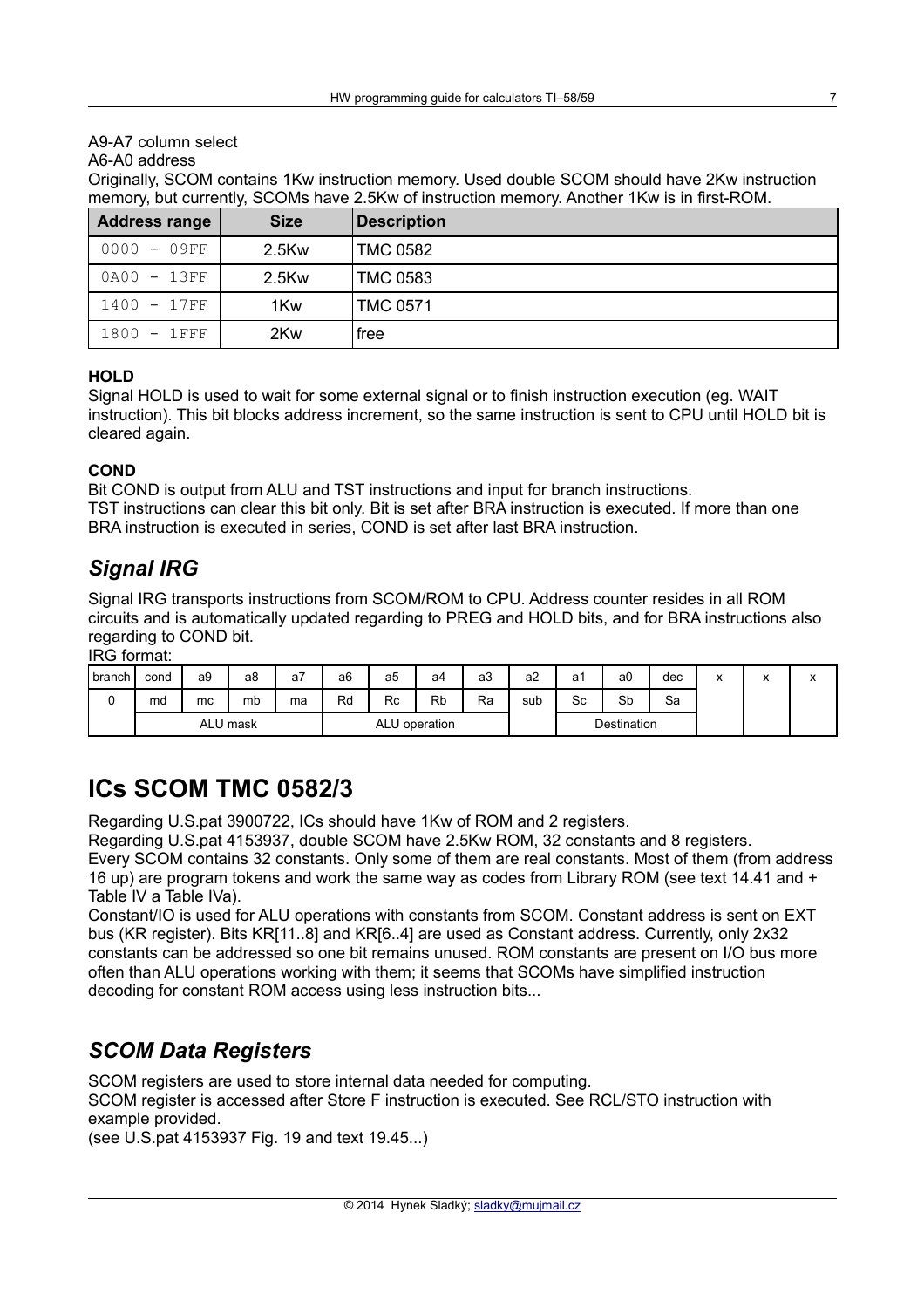| Digit<br>Reg.             | 15                                | 14              | 13              | 12              | 11                     | 10              | 9                                            | 8          | $\overline{7}$            | 6               | 5                  | 4                             | 3          | $\overline{2}$            | $\mathbf{1}$          | $\mathbf{0}$           |
|---------------------------|-----------------------------------|-----------------|-----------------|-----------------|------------------------|-----------------|----------------------------------------------|------------|---------------------------|-----------------|--------------------|-------------------------------|------------|---------------------------|-----------------------|------------------------|
| $\pmb{0}$                 |                                   |                 | IO user flags   |                 |                        | 0               | $\Omega$                                     | 0          |                           | RAM address     |                    | byte                          | Prg<br>Src |                           | Last key              | Fixed<br>PT            |
|                           |                                   |                 |                 |                 |                        |                 |                                              |            |                           |                 | Second ROM address |                               | Flag       |                           |                       |                        |
| $\mathbf{1}$              |                                   |                 |                 |                 |                        |                 | Hierarchy stack: mantissa                    |            |                           |                 |                    |                               |            |                           | exponent              | signs                  |
| $\sqrt{2}$                |                                   |                 |                 |                 |                        |                 |                                              |            |                           |                 |                    |                               |            |                           |                       |                        |
| $\ensuremath{\mathsf{3}}$ |                                   |                 |                 |                 |                        |                 |                                              |            |                           |                 |                    |                               |            |                           |                       |                        |
| $\overline{4}$            |                                   |                 |                 |                 |                        |                 |                                              |            |                           |                 |                    |                               |            |                           |                       |                        |
| $\sqrt{5}$                |                                   |                 |                 |                 |                        |                 |                                              |            |                           |                 |                    |                               |            |                           |                       |                        |
| $\,6\,$                   |                                   |                 |                 |                 |                        |                 |                                              |            |                           |                 |                    |                               |            |                           |                       |                        |
| $\overline{7}$            |                                   |                 |                 |                 |                        |                 |                                              |            |                           |                 |                    |                               |            |                           |                       |                        |
| $\bf 8$                   |                                   |                 |                 |                 |                        |                 |                                              |            |                           |                 |                    |                               |            |                           |                       |                        |
| $\overline{9}$            | List<br>data<br>flag              | 0               | $\mathbf 0$     | 0               | $\mathbf 0$            | 0               | $\mathbf 0$                                  | 0          | $\mathbf 0$               |                 | Current page       |                               | New page   | Securit<br>y code         | No. of<br><b>RAMs</b> | No. of<br>pgm<br>banks |
| 10                        | RAM or Constant ROM program codes |                 |                 |                 |                        |                 |                                              |            |                           |                 |                    |                               |            |                           |                       |                        |
| 11                        |                                   |                 |                 |                 |                        |                 |                                              |            | T register                |                 |                    |                               |            |                           |                       |                        |
| 12                        | Op<br>code1                       | Paren<br>count1 | OC <sub>2</sub> | PC <sub>2</sub> | OC <sub>3</sub>        | PC <sub>3</sub> | OC4                                          | PC4        | OC <sub>5</sub>           | PC <sub>5</sub> | OC6                | PC6                           | OC7        | PC7                       | OC <sub>8</sub>       | PC <sub>8</sub>        |
|                           |                                   |                 |                 |                 |                        |                 | Opcode parenthesis count for hierarchy stack |            |                           |                 |                    |                               |            |                           |                       |                        |
| 13                        | Page<br>in run                    | 0               | 0               | 0               | $\mathbf 0$            | 0               | $\mathbf 0$                                  |            | RAM memory min<br>address |                 |                    | RAM memory max<br>address     |            | No. of<br>pendin<br>g ops | Paren<br>count        | Deg<br>Rad<br>Grad     |
| 14                        |                                   |                 | Level six       |                 |                        |                 |                                              | Level Five |                           |                 |                    |                               | Level Four |                           |                       | Cond                   |
|                           |                                   |                 |                 |                 | Super routine stack    |                 |                                              |            |                           |                 |                    |                               | rtn flag   |                           |                       |                        |
| 15                        | Super routine stack               |                 |                 |                 |                        |                 |                                              |            |                           |                 |                    | No. sbr<br>levels             |            |                           |                       |                        |
|                           |                                   |                 | Level Three     |                 | Level Two<br>Level One |                 |                                              |            |                           |                 |                    |                               |            |                           |                       |                        |
|                           |                                   |                 |                 |                 |                        |                 |                                              |            |                           |                 |                    | RAM address<br>Const. ROM no. |            | Byte<br>no.               | Prog<br>src flag      |                        |
|                           |                                   |                 |                 |                 |                        |                 |                                              |            |                           |                 |                    | Second ROM address            |            |                           |                       |                        |

### *SCOM constant memory*

Both chips contain each 32 constants 16 digits long. Only first 16 of them are real constants. The rest are program steps. Detailed description is in Uspat 4153937 paragraphs starting with 14.32, constant data in Table V program step allocation in Table VI.

# **RAM memory**

RAM memory is used to store program and/or data values. Generally, this memory is not used for basic computing but can be used by some extended functions like statistical calculation etc. Memory is not retained after calculator is switched off. The only exception is model TI-58C which has low-power memory chips constantly powered. TI-59 allows to store memory on magnetic cards. TI-58 doesn't have any way to save RAM contents.

TI-58 has 60 registers (two memory chips) while TI-59 has 120 registers (4 memory chips used). Because of easier register access, maximum of 100 registers is allowed to be used. Register can hold 16-digit value or 8 bytes of program.

Memory partitioning is prepared regarding available memory found during calculator start-up routine, which checks memory cell at address 90. If this cell can hold value, memory is partitioned to default – see table below. If this cell can't hold value, TI-58 memory layout is selected with 240 program steps and 30 memory registers. TI-58 offers up to 60 registers maximum with no program space or 480 program steps with no space for registers.

Program steps are saved starting with register 0, whereas values are stored starting from last available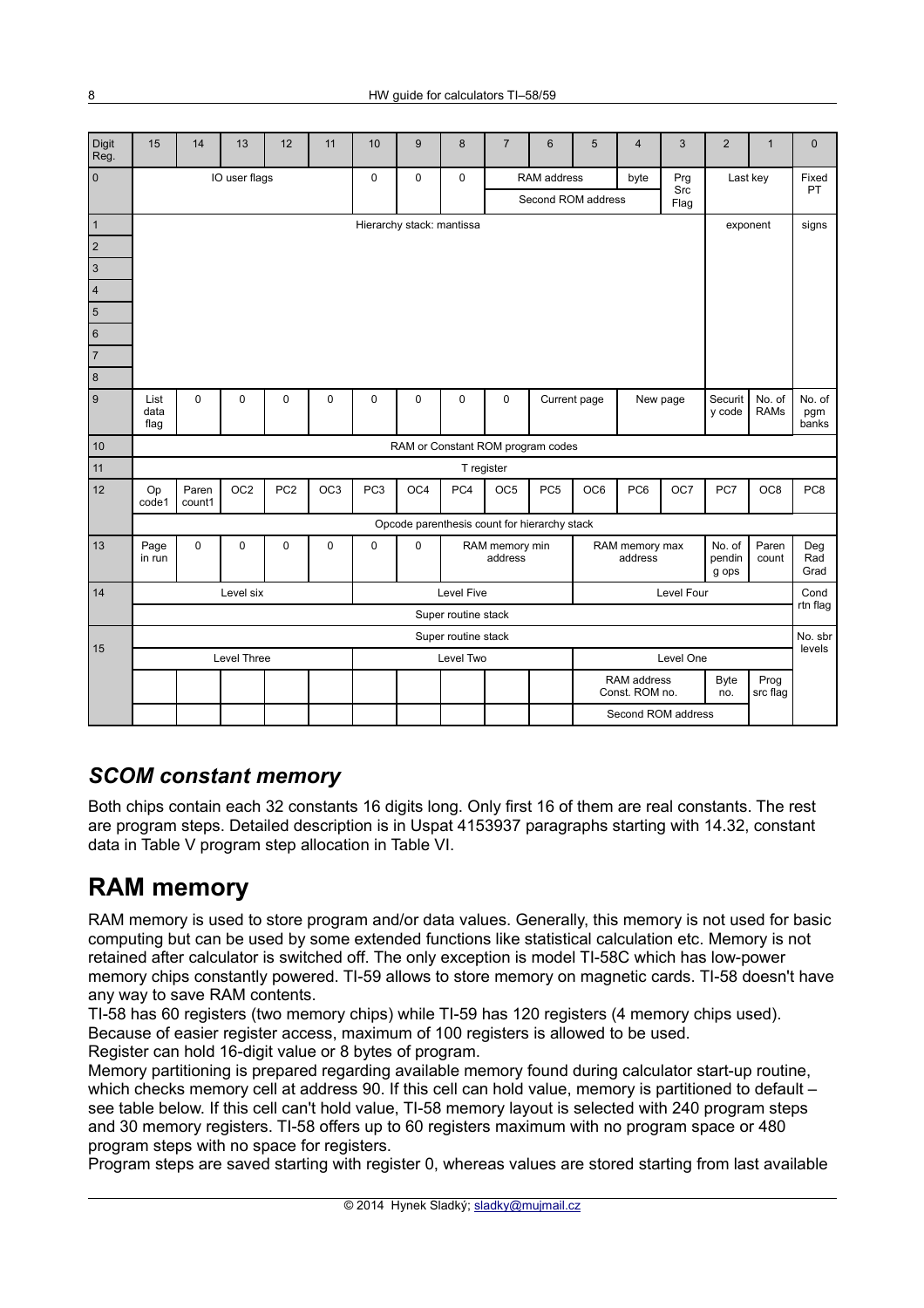cell in memory for STO/RCL 00 (i.e. 59 for TI-58 or 119 for TI-59). This layout is useful when memory partitioning is changed. Saved data doesn't need to be moved.

Memory access is controlled with RAM-OP instruction, addressing and requested operation is controlled with first IO cycle whereas the second IO cycle provides data to be read or written. (Memory layout: see U.S.pat 4153937 Fig. 16)

Memory contents can be saved onto magnetic cards. Every card contains card number (i.e. which RAM page it contains) and requested memory partitioning in saved data.

|         | RAM a             | RAM b |                    |                         | RAM <sub>c</sub> |  |  | RAM d                    |                         |  |  |
|---------|-------------------|-------|--------------------|-------------------------|------------------|--|--|--------------------------|-------------------------|--|--|
|         | 160 program steps |       |                    |                         |                  |  |  | 100 addressable memories |                         |  |  |
|         | 240 program steps |       |                    |                         |                  |  |  | 90 addressable memories  |                         |  |  |
|         | 320 program steps |       |                    |                         |                  |  |  |                          | 80 addressable memories |  |  |
|         | 400 program steps |       |                    | 70 addressable memories |                  |  |  |                          |                         |  |  |
| default | 480 program steps |       |                    |                         |                  |  |  |                          | 60 addressable memories |  |  |
|         | 560 program steps |       |                    |                         |                  |  |  |                          | 50 addressable memories |  |  |
|         | 640 program steps |       |                    |                         |                  |  |  | 40 addressable memories  |                         |  |  |
|         | 720 program steps |       |                    |                         |                  |  |  | 30 addressable memories  |                         |  |  |
|         | 800 program steps |       |                    |                         |                  |  |  | 20 mem                   |                         |  |  |
|         | 880 program steps |       |                    |                         |                  |  |  |                          | 10 mem                  |  |  |
|         | 960 program steps |       |                    |                         |                  |  |  |                          |                         |  |  |
|         | Card #1           |       | Card #3<br>Card #4 |                         |                  |  |  |                          |                         |  |  |



# **Library ROM**

Library "Second ROM" chip is used as user changeable library module. This chip contains 5000 bytes holding library data. Library structure is described in table below (see Fig. 15 in U.S.pat 4153937 and paragraphs starting with 12.15).

ROM address pointer is part of chip. This pointer works with BCD code. It can be written through EXT bus one digit with every LOAD PC instruction. Pointer is automatically incremented after instruction FETCH is processed. Pointer value can be read out with instruction UNLOAD PC.

| <b>Address</b> | <b>Size</b> | <b>Description</b>                              |
|----------------|-------------|-------------------------------------------------|
| 10000          |             | Number of pages                                 |
| 10001          |             | Security code; Master library contains value 00 |
| 10002          |             | Address of first page/program; MSB first        |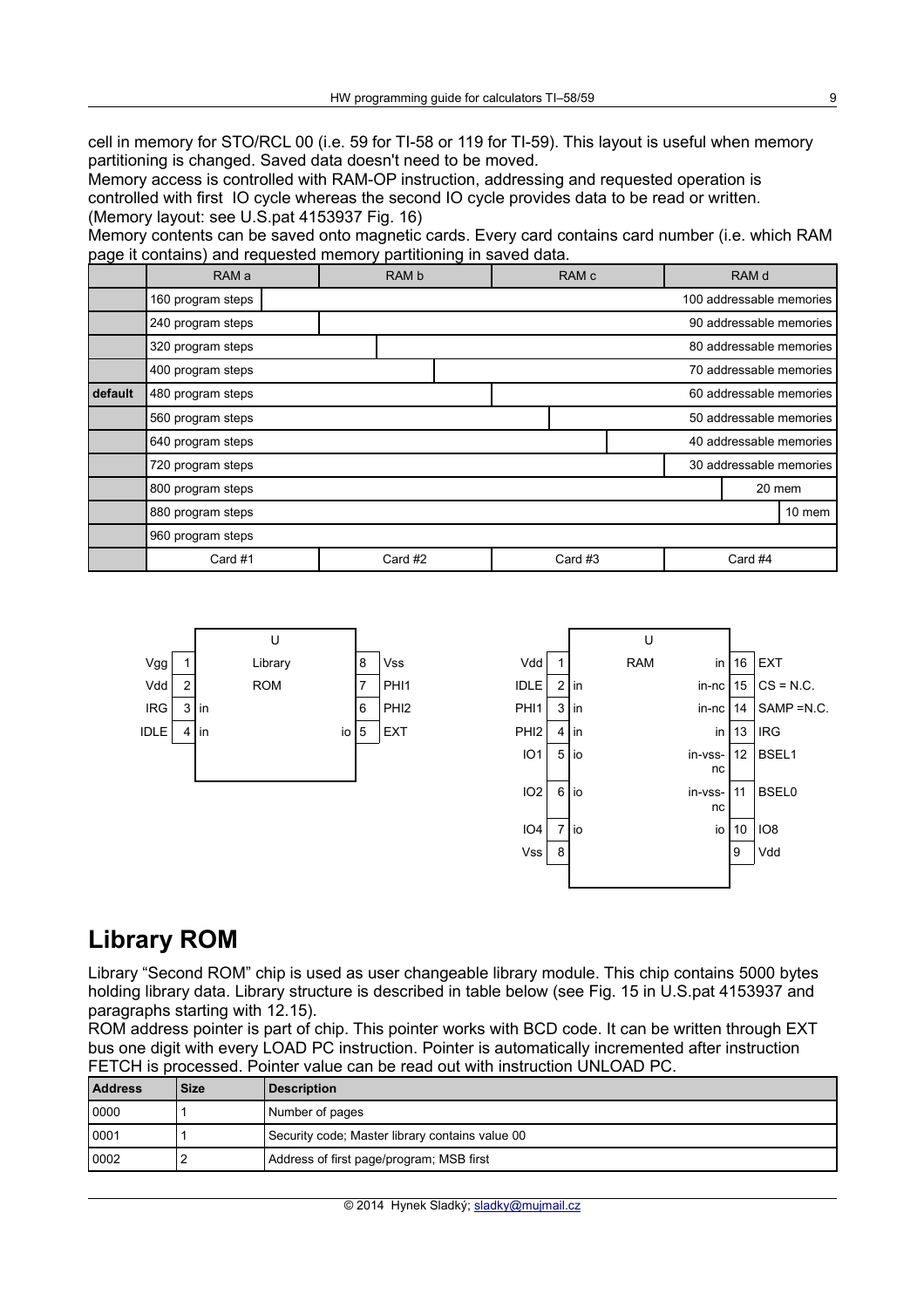| <b>Address</b> | <b>Size</b> | <b>Description</b>                                                                        |
|----------------|-------------|-------------------------------------------------------------------------------------------|
| 0004           | 2           | Address of second page/program                                                            |
| $\sim$ $\sim$  |             |                                                                                           |
| N              | 2           | Address of last page/program                                                              |
| N+2            | 2           | Address of space after last page/program; this value is used to compute size of last page |
| N+4            |             | First code from first page/program                                                        |
| $\cdots$       |             |                                                                                           |
| $Y-1$          |             | Last code from last page/program                                                          |
| Y              |             |                                                                                           |
| $\cdots$       |             | Filled with op-code 92 = Return                                                           |
| 4999           |             |                                                                                           |

### Further tables summarize program opcodes and key sequences used to enter these opcodes.

|      | Program opcode table    |                |      |                                   |                       |      |                                     |                            |  |  |
|------|-------------------------|----------------|------|-----------------------------------|-----------------------|------|-------------------------------------|----------------------------|--|--|
| Code | <b>Function</b>         | <b>Keys</b>    | Code | <b>Function</b>                   | <b>Keys</b>           | Code | <b>Function</b>                     | <b>Keys</b>                |  |  |
| 00   | 0                       | 0              | 34   | $\sqrt{x}$                        | $\sqrt{x}$            | 68   | No operation                        | 2nd Nop                    |  |  |
| 01   | 1                       | $\mathbf{1}$   | 35   | 1/x                               | 1/x                   | 69   | Operation code                      | 2nd Op                     |  |  |
| 02   | $\overline{c}$          | $\overline{c}$ | 36   | Program Page                      | 2nd PGM               | 70   | Radians                             | 2nd Rad                    |  |  |
| 03   | 3                       | 3              | 37   | Polar $\rightarrow$ Rectg.        | 2nd $P \rightarrow R$ | 71   | Subroutine call                     | <b>SBR</b>                 |  |  |
| 04   | $\overline{\mathbf{4}}$ | 4              | 38   | Sine                              | 2nd sin               | 72   | Store in indirect<br>memory         | STO 2nd Ind                |  |  |
| 05   | 5                       | 5              | 39   | Cosine                            | 2nd cos               | 73   | Recall indirect<br>memory           | RCL 2nd Ind                |  |  |
| 06   | 6                       | 6              | 40   | Indirect addr                     | 2nd IND               | 74   | Add display into<br>indirect memory | SUM 2nd Ind                |  |  |
| 07   | $\overline{7}$          | $\overline{7}$ | 41   | Single Step                       | <b>SST</b>            | 75   | Minus                               |                            |  |  |
| 08   | 8                       | 8              | 42   | Store in mem                      | <b>STO</b>            | 76   | Label                               | 2nd Lbl                    |  |  |
| 09   | 9                       | 9              | 43   | Recall from mem                   | <b>RCL</b>            | 77   | Go to if $x \geq t$                 | 2nd $x \geq t$             |  |  |
| 10   | E'                      | 2 $ndE$        | 44   | Sum into mem                      | <b>SUM</b>            | 78   | Insert data point                   | 2nd $\Sigma^+$             |  |  |
| 11   | A                       | A              | 45   | $y^x$                             | $y^x$                 | 79   | Mean                                | 2nd $\overline{x}$         |  |  |
| 12   | B                       | B              | 46   | Insert pgm code                   | 2nd Ins               | 80   | Grad                                | 2nd Grad                   |  |  |
| 13   | C                       | $\mathsf C$    | 47   | Clear memories                    | 2nd CMs               | 81   | Reset                               | <b>RST</b>                 |  |  |
| 14   | D                       | D              | 48   | Exchange<br>display and<br>memory | 2nd EXC               | 82   | Hierarchy<br>address                | Not directly<br>accessible |  |  |
| 15   | E                       | E              | 49   | Multiply display<br>into memory   | 2nd Prod              | 83   | Go to indirect                      | GTO 2nd Ind                |  |  |
| 16   | A'                      | 2nd A          | 50   | Absolute value                    | 2nd $ x $             | 84   | Operation code<br>indirect          | 2nd Op<br>2nd Ind          |  |  |
| 17   | B'                      | 2nd B          | 51   | Back step                         | <b>BST</b>            | 85   | Plus                                | $+$                        |  |  |
| 18   | C'                      | 2nd C          | 52   | Exponent entry                    | EE                    | 86   | Set Flag                            | 2nd St Flg                 |  |  |
| 19   | D'                      | 2nd D          | 53   | $\overline{\phantom{a}}$          | (                     | 87   | If flag set, go to                  | 2nd If Flg                 |  |  |
| 20   | Clear                   | 2nd CLR        | 54   | $\mathcal{E}$                     | )                     | 88   | Degrees,<br>minutes.<br>seconds     | 2nd D.MS                   |  |  |
| 21   | 2nd                     | 2nd            | 55   | Divide                            |                       | 89   | $\overline{\mathbf{u}}$             | 2nd $\pi$                  |  |  |
| 22   | <b>Inverse Func</b>     | <b>INV</b>     | 56   | Delete pgm code 2nd Del           |                       | 90   | List program                        | 2nd List                   |  |  |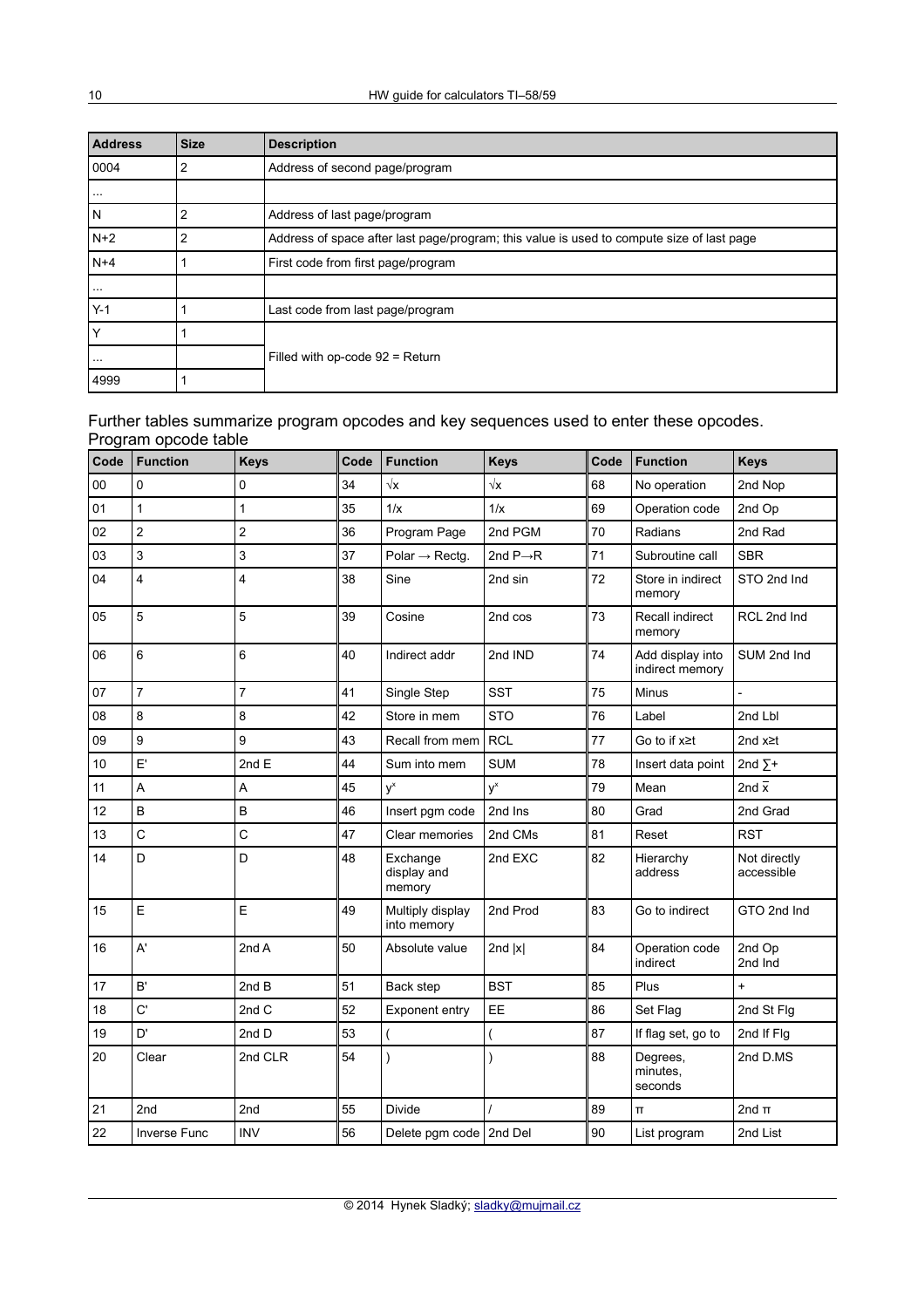| Code   | <b>Function</b>                       | <b>Keys</b>           | Code | <b>Function</b>                             | <b>Keys</b>         | Code | <b>Function</b>                              | <b>Keys</b>    |  |
|--------|---------------------------------------|-----------------------|------|---------------------------------------------|---------------------|------|----------------------------------------------|----------------|--|
| 23     | <b>LNx</b>                            | <b>LN<sub>x</sub></b> | 57   | Engineering<br>format                       | 2nd ENG             | 91   | Run/Stop                                     | R/S            |  |
| 24     | <b>Clear Entry</b>                    | <b>CE</b>             | 58   | Fixed point<br>format                       | 2nd Fix             | 92   | Return                                       | <b>INV SBR</b> |  |
| 25     | Clear                                 | <b>CLR</b>            | 59   | Integer                                     | 2nd Int             | 93   | Decimal point                                |                |  |
| 26     | 2 <sub>nd</sub>                       | 2nd 2nd               | 60   | Degree                                      | 2nd Deg             | 94   | Change sign                                  | $+/-$          |  |
| $27\,$ | Inverse Func                          | 2nd INV               | 61   | Go To                                       | <b>GTO</b>          | 95   | Equals                                       | $=$            |  |
| 28     | log                                   | 2nd log               | 62   | Indirect pgm<br>page                        | 2nd Pgm<br>2nd Ind  | 96   | Write                                        | 2nd Write      |  |
| 29     | Clear Program                         | 2nd CP                | 63   | Exchange<br>indirect memory<br>with display | 2nd EXC<br>2nd Ind  | 97   | Decrement<br>register and go<br>to when zero | 2nd DSZ        |  |
| 30     | Tangent                               | 2nd tan               | 64   | Multiply display<br>into indirect<br>memory | 2nd Prod<br>2nd Ind | 98   | Advance paper                                | 2nd Adv        |  |
| 31     | Learn                                 | <b>LRN</b>            | 65   | Multiply                                    | $\star$             | 99   | Print                                        | 2nd Print      |  |
| 32     | Exchange<br>display and T<br>register | $X \leftrightarrow T$ | 66   | Pause                                       | 2nd Pause           |      |                                              |                |  |
| 33     | $x^2$                                 | $x^2$                 | 67   | Go to if $x = t$                            | 2 $ndx=t$           |      |                                              |                |  |

Program codes 82 and 69 have additional parameter. Function codes are summarized in following two tables:

| <b>First digit</b> | <b>Function (82)</b>                        | <b>Second digit</b> | <b>Hierarchy register</b> |
|--------------------|---------------------------------------------|---------------------|---------------------------|
| $\Omega$           | Store                                       | 0                   | No operation              |
|                    | Recall                                      |                     |                           |
|                    | Conditional return; second digit is ignored | $\overline{2}$      | $\overline{2}$            |
| 3                  | Sum into                                    | 3                   | 3                         |
| 4                  | Multiply into                               | 4                   | 4                         |
| 5                  | Subtract from                               | 5                   | 5                         |
| 6                  | Divide into                                 | 6                   | 6                         |
|                    | $\epsilon\epsilon$                          |                     | 7                         |
| 8                  | $\alpha$                                    | 8                   | 8                         |
| 9                  | $\epsilon\epsilon$                          | 9                   | No operation              |

| Code         | Function (69)                                                 |
|--------------|---------------------------------------------------------------|
| 00           | Initialize for alphanumeric printing                          |
| 01           | Fill far left quarter of print buffer                         |
| 02           | Fill next to left quarter of print buffer                     |
| 03           | Fill next to right quarter of print buffer                    |
| 04           | Fill far right quarter of print buffer                        |
| 05           | Print the buffer as filled with OPs 01-04                     |
| 06           | Print display plus contents of OP 4                           |
| 07           | Print asterisk in column number contained in display register |
| 08           | List labels                                                   |
| $ 09\rangle$ | Download page                                                 |
| 10           | Signum                                                        |
| 11           | Variance                                                      |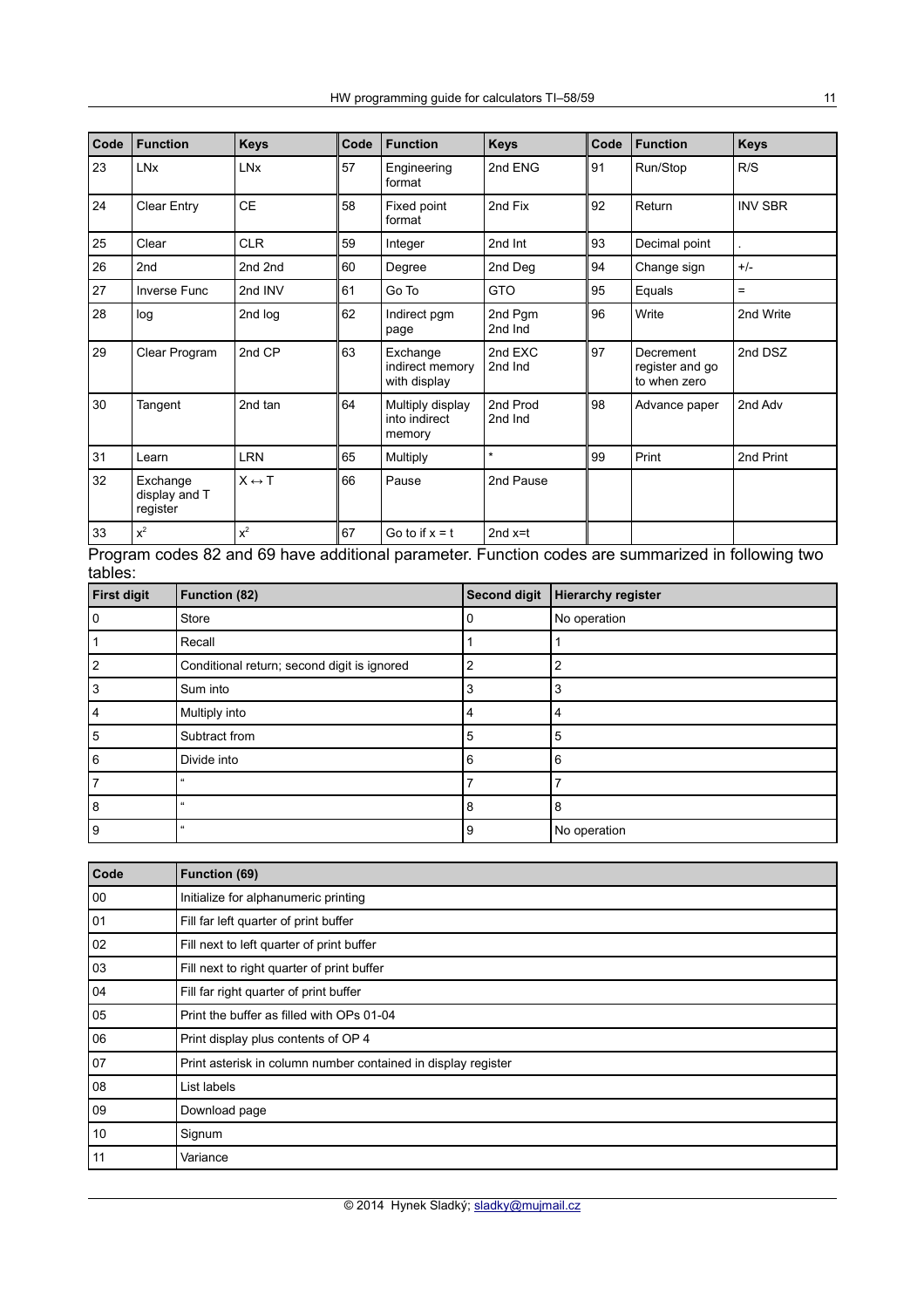| Code                       | <b>Function (69)</b>      |  |  |  |  |  |  |  |
|----------------------------|---------------------------|--|--|--|--|--|--|--|
| 12                         | Slope, intercept          |  |  |  |  |  |  |  |
| 13                         | Correlation               |  |  |  |  |  |  |  |
| 14                         | y'                        |  |  |  |  |  |  |  |
| 15                         | x'                        |  |  |  |  |  |  |  |
| 16                         | See current partition RAM |  |  |  |  |  |  |  |
| 17                         | <b>Repartition RAM</b>    |  |  |  |  |  |  |  |
| 18                         | If not error - set flag 7 |  |  |  |  |  |  |  |
| 19                         | If error - set flag 7     |  |  |  |  |  |  |  |
| 20                         |                           |  |  |  |  |  |  |  |
| $\sim$ $\sim$ $\sim$<br>29 | Increment memory $0 - 9$  |  |  |  |  |  |  |  |
| 30                         |                           |  |  |  |  |  |  |  |
| $\cdots$<br>39             | Decrement memory $0 - 9$  |  |  |  |  |  |  |  |

# **CPU Programming Reference**

In this chapter, CPU operating principles will be described from view of programmer. It starts with register description through instruction groups to full instruction list.

Following diagram shows principal schematics of CPU and data memories. Data paths are shown there.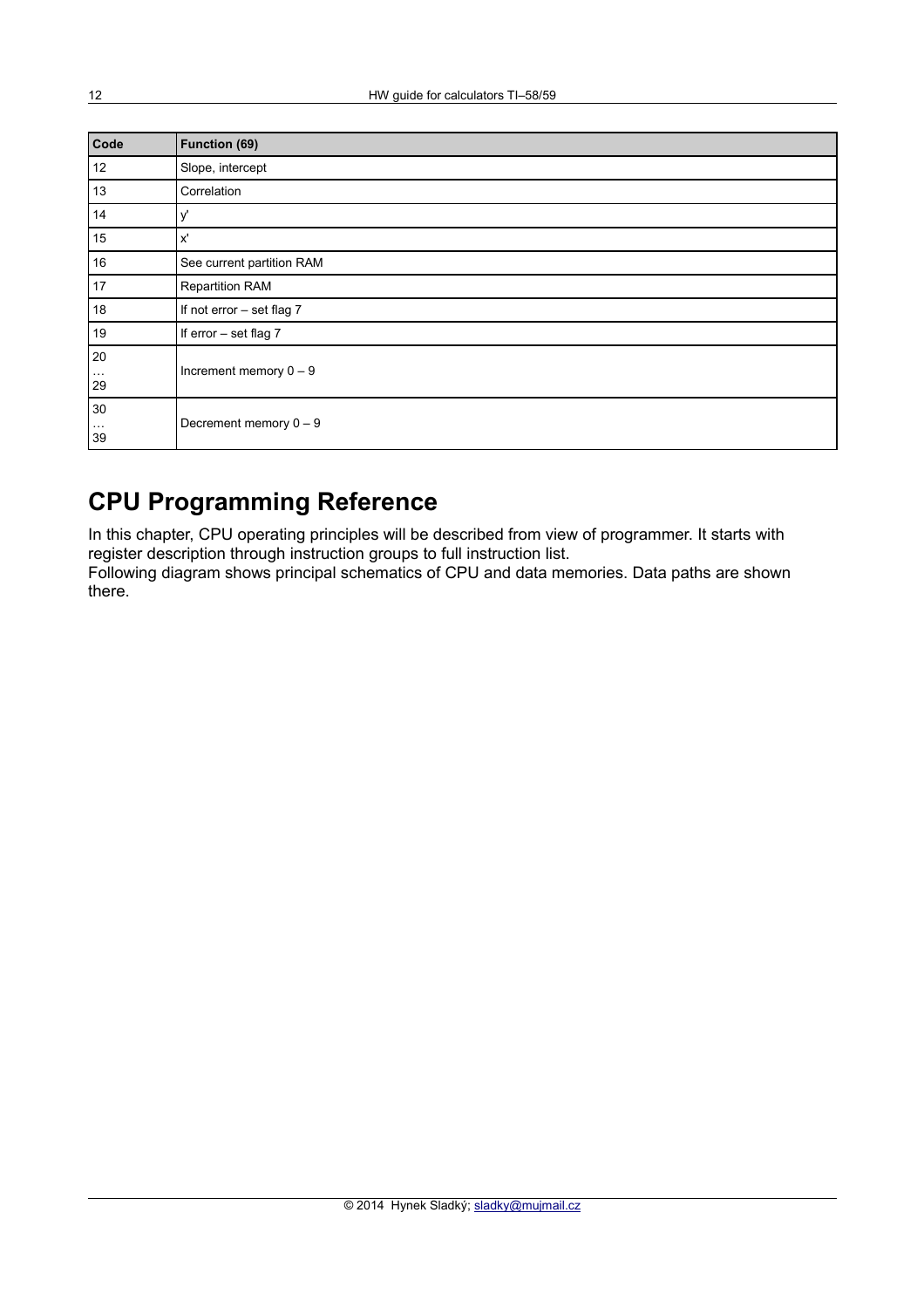

### *CPU Registers*

Registers are divided to two basic groups: digit registers (16 digits long) and bit registers (16 bits long). Register R5 is out of these two groups; it can be used for both digit and bit operations; moreover, it holds one digit result of last arithmetic operation.

One digit (4-bit registers) or bit (1-bit registers) is processed every instruction tick. Whole register (16 digits or bits) is processed in instruction cycle.

#### *4-bit Registers*

A, B are used for display in IDLE mode or as generic purpose in RUN mode.

C. D are generic purpose registers.

E is used as exchange register for values from A register only.

Number format (see U.S.pat 4153937):  $16.4$  = mantisa,  $3.2$  = exponent,  $1$  = signs.

R5 is used in ALU operations. This register is automatically filled with result from ALU operation on mask value digit (usually mask LSD). This register can also be used to enter 4-bit constant and to interact with flag and KR registers.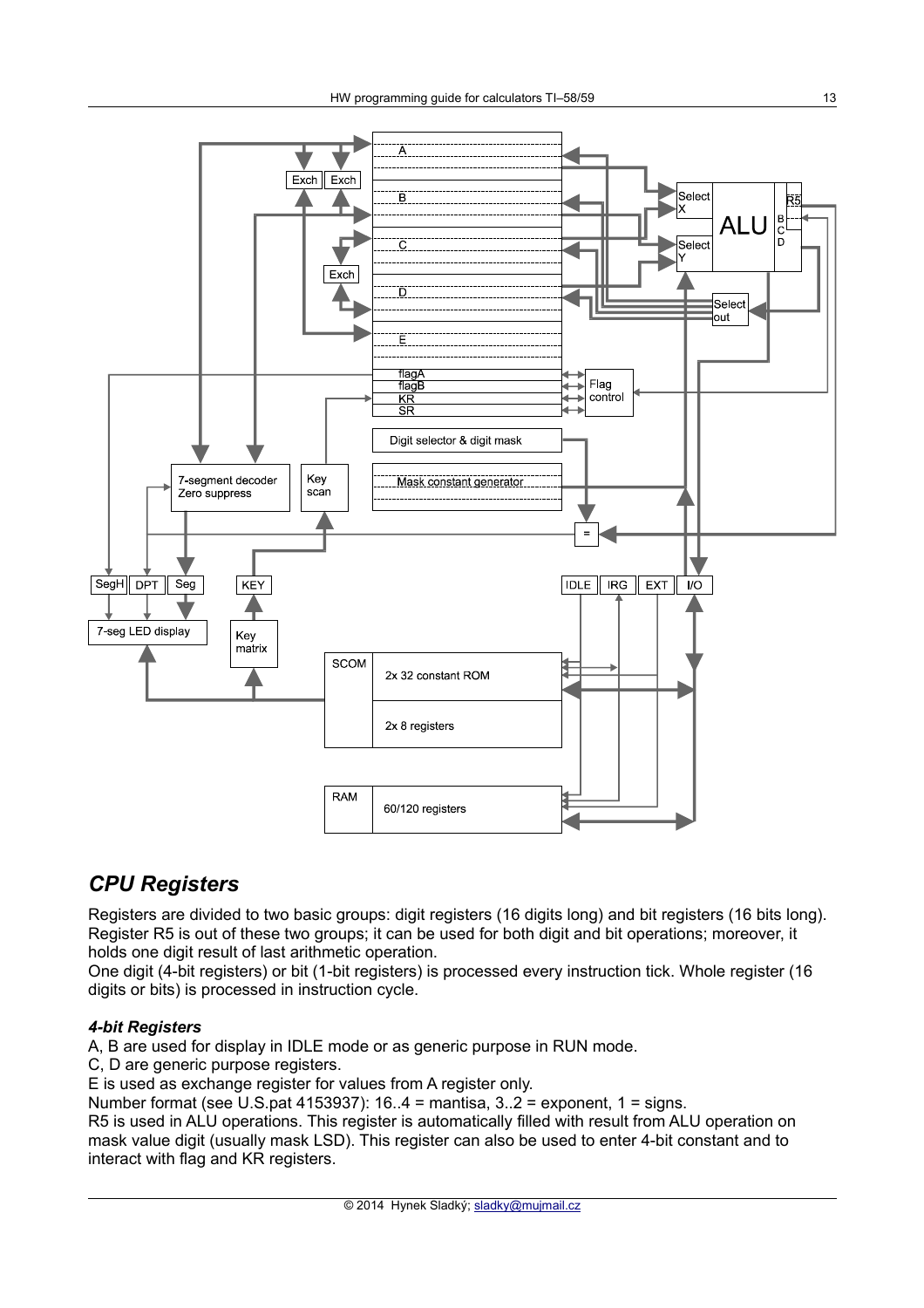#### *1-bit Registers*

Flag A, Flag B are generic purpose flag registers. All bits of Flag A in RUN mode or bit 14 only in IDLE mode is output to SH/FLGA pin.

KR (keyboard register) is used as output for keyboard scan instruction or as input register from EXT bus. KR is used as address/data output for EXT signal as well. With PREG bit set, KR is used to change program counter programmatically.

SR (subroutine register) can be used to exchange SR and KR bits. It can be used to save KR address before KR is used as input for keyboard or EXT signal or as return address storage for "subroutine" call.

### *Flag instructions*

Instructions used for flag 1-bit registers access.

| <b>CLR</b> |                                  |                  |
|------------|----------------------------------|------------------|
|            | CLR reg[bit]                     | flagA, flagB, KR |
|            | Clear requested bit in register. |                  |
|            | CLR req                          | flagA, flagB     |
|            | Clear all bits in flag register. |                  |
|            | CLR IDLE                         |                  |
|            | Clear IDLE bit                   |                  |

#### *SET*

SET reg[bit] states and the state of the state of the state of the state of the state of the state of the state of the state of the state of the state of the state of the state of the state of the state of the state of the

Set requested bit in register.

SET KR[1] sets PREG bit for EXT signal and this bit is automatically cleared immediately after execution. One more instruction is executed after PREG instruction...

SET IDLE

Set IDLE bit. To work properly, this instruction must be preceded with WAIT D1. Transition from RUN to IDLE mode is used to synchronize SCOM digit counter to CPU digit counter. If this instruction is not executed in the right digit cycle, digit counter in CPU and SCOM differ; display and keyboard results are unpredictable.

#### *INV*

INV reg[bit] flagA, flagB

Invert requested bit in register.

#### *XCH*

XCH reg[bit], reg[bit] state of the state of the state of the state of the state of the state of the state of the state of the state of the state of the state of the state of the state of the state of the state of the stat

Exchange bit between registers. Bit is must be the same for both registers.

XCH KR, SR

Exchange all bits between KR and SR registers. Can be used to save address prepared in KR...

#### *MOV*

MOV dst[bit], src[bit] flagA, flagB

Copy bit from regS to regD. Bit number must be the same.

MOV KR,EXT

Read EXT signal and store value to KR.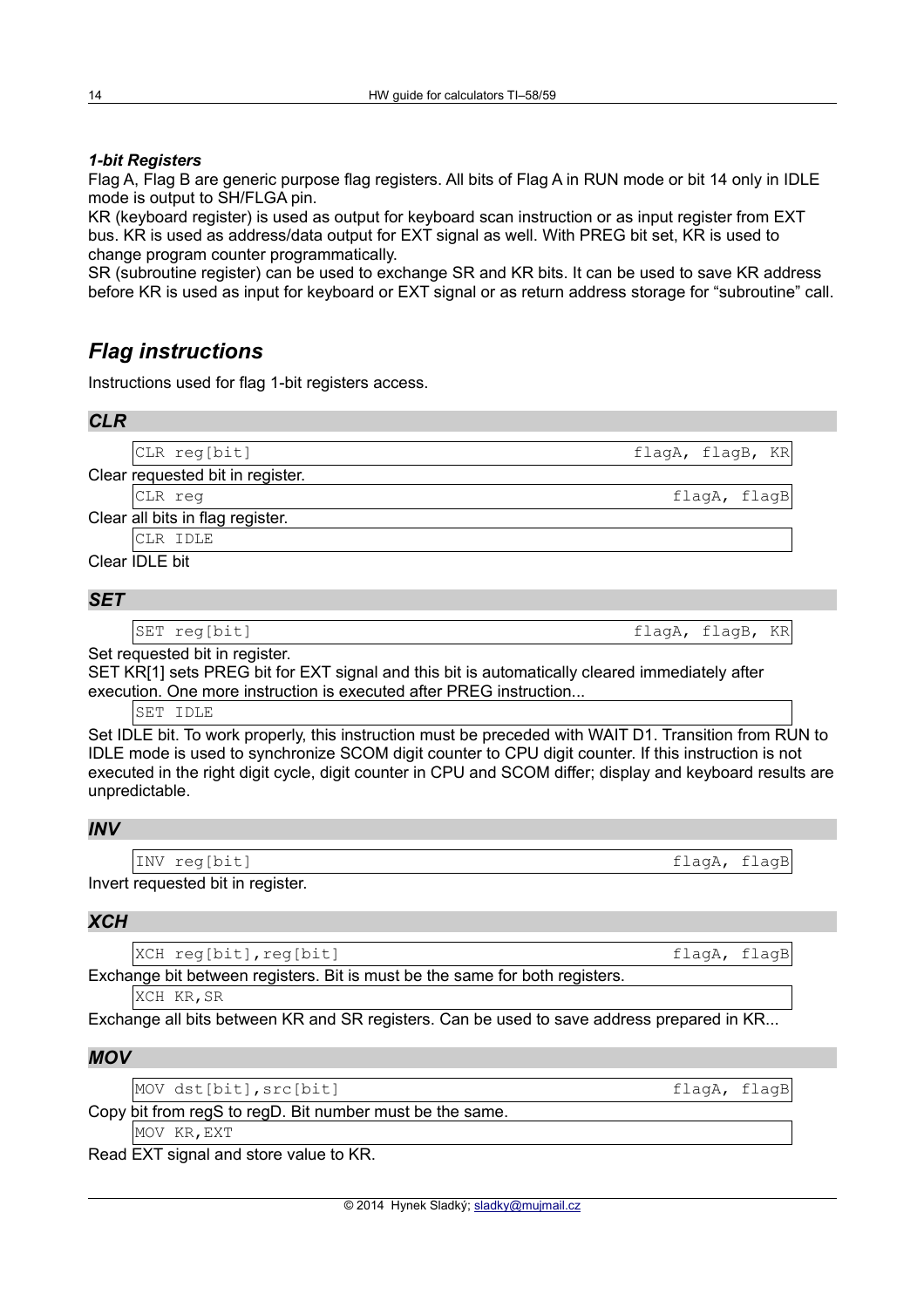| MOV R5, req                                                | flagA, flagB, KR |  |
|------------------------------------------------------------|------------------|--|
| Load R5 from KR bits 7.4 or flag bits 41.                  |                  |  |
| MOV reg, R5                                                | flagA, flagB, KR |  |
| $P_{\text{tors}}$ $DE$ to $VD$ bits $7$ A or flog bits A A |                  |  |

Store R5 to KR bits 7..4 or flag bits 4..1.

### *TST*

|                                                                       | TST reg[bit]                                                                        | flagA, flagB, KR |  |  |  |  |  |  |  |  |
|-----------------------------------------------------------------------|-------------------------------------------------------------------------------------|------------------|--|--|--|--|--|--|--|--|
| Test requested bit in register. COND is reset when tested bit is set. |                                                                                     |                  |  |  |  |  |  |  |  |  |
|                                                                       | TST BUSY                                                                            |                  |  |  |  |  |  |  |  |  |
| — <u>.</u>                                                            | $\mathbf{r}$ . $\mathbf{r}$ . $\mathbf{r}$ . A contract $\mathbf{r}$<br>22111177777 | $\cdots$         |  |  |  |  |  |  |  |  |

Test BUSY input on CPU (KR input is used for this function). COND is reset if KR input pin is set. cMP reg[bit], reg[bit] compared to the flagA, flagB

Compare bit in flag registers. Bit number must be the same for both registers. COND is reset if selected bits equal.

#### *INC*

INC KR

Increments KR register. Most significant bit is KR[0], least significant bit is KR[4]. KR value 0xFFF increments to 0x0001, 0xFFF1 increments to 0x0000. See Signal EXT description above.

### *Arithmetic instructions*

Arithmetic instructions consist of three fields:

- mask type
- source and operation type
- destination

**Mask type** controls which digits are involved in arithmetic operation. Mask also holds constant which is used for some operations.

Except D0, all digits are BCD, i.e. ALU operation always makes this correction with possible carry to higher digit(s).

R5 register gets value from highlighted digit after ALU operation is executed (always the first digit processed).

|--|

| <b>Name</b>       | D <sub>15</sub> | D <sub>14</sub> | D <sub>13</sub> | D <sub>12</sub> | D <sub>11</sub> | D <sub>10</sub> | D <sub>9</sub> | D <sub>8</sub> | D7          | D <sub>6</sub> | D <sub>5</sub> | D <sub>4</sub> | D <sub>3</sub> | D <sub>2</sub> | D <sub>1</sub> | D <sub>0</sub> |
|-------------------|-----------------|-----------------|-----------------|-----------------|-----------------|-----------------|----------------|----------------|-------------|----------------|----------------|----------------|----------------|----------------|----------------|----------------|
|                   |                 | Mantissa        |                 |                 |                 |                 |                |                |             |                |                |                |                |                | Exponent       | <b>DPT</b>     |
| <b>ALL</b>        | $\mathbf 0$     | 0               | $\mathbf 0$     | $\mathbf 0$     | 0               | $\mathbf 0$     | 0              | 0              | 0           | $\mathbf 0$    | 0              | 0              | 0              | 0              | 0              | $\mathbf 0$    |
| <b>DPT</b>        |                 |                 |                 |                 |                 |                 |                |                |             |                |                |                |                |                |                | $\mathbf 0$    |
| DPT1              |                 |                 |                 |                 |                 |                 |                |                |             |                |                |                |                |                |                | $\mathbf{1}$   |
| <b>DPTC</b>       |                 |                 |                 |                 |                 |                 |                |                |             |                |                |                |                |                |                | $\mathsf{C}$   |
| LLSD <sub>1</sub> |                 |                 |                 |                 |                 |                 |                |                |             |                |                |                | $\mathbf{1}$   |                |                |                |
| <b>EXP</b>        |                 |                 |                 |                 |                 |                 |                |                |             |                |                |                |                | 0              | $\mathbf 0$    |                |
| EXP <sub>1</sub>  |                 |                 |                 |                 |                 |                 |                |                |             |                |                |                |                | $\mathbf 0$    | 1              |                |
| <b>MANT</b>       | 0               | $\mathbf 0$     | $\mathbf 0$     | $\Omega$        | 0               | 0               | 0              | 0              | $\mathbf 0$ | $\mathbf 0$    | $\Omega$       | 0              | $\mathbf 0$    |                |                |                |
| MLSD <sub>5</sub> | $\mathbf 0$     | $\mathbf 0$     | $\mathbf 0$     | $\mathbf 0$     | 0               | 0               | 0              | $\mathbf 0$    | $\mathbf 0$ | $\mathbf 0$    | $\mathbf 0$    | 0              | 5              |                |                |                |
| <b>MAEX</b>       | $\mathbf 0$     | $\mathbf 0$     | $\mathbf 0$     | $\mathbf 0$     | 0               | 0               | 0              | 0              | $\mathbf 0$ | $\mathbf 0$    | $\mathbf 0$    | 0              | 0              | 0              | $\mathbf 0$    |                |
| MLSD <sub>1</sub> | $\mathbf 0$     | $\mathbf 0$     | $\mathbf 0$     | $\mathbf 0$     | 0               | $\mathbf 0$     | 0              | $\mathbf 0$    | 0           | $\mathbf 0$    | $\mathbf 0$    | 0              | 1              | 0              | $\mathbf 0$    |                |
| MMSD 1            | $\mathbf{1}$    | $\mathbf 0$     | $\mathbf 0$     | $\mathbf 0$     | 0               | $\mathbf 0$     | 0              | 0              | $\mathbf 0$ | $\mathbf 0$    | $\Omega$       | 0              | 0              | 0              | $\mathbf 0$    |                |
| MAEX <sub>1</sub> | $\mathbf 0$     | 0               | 0               | $\mathbf 0$     | 0               | 0               | 0              | 0              | 0           | 0              | $\mathbf 0$    | 0              | 0              | 0              | 1              |                |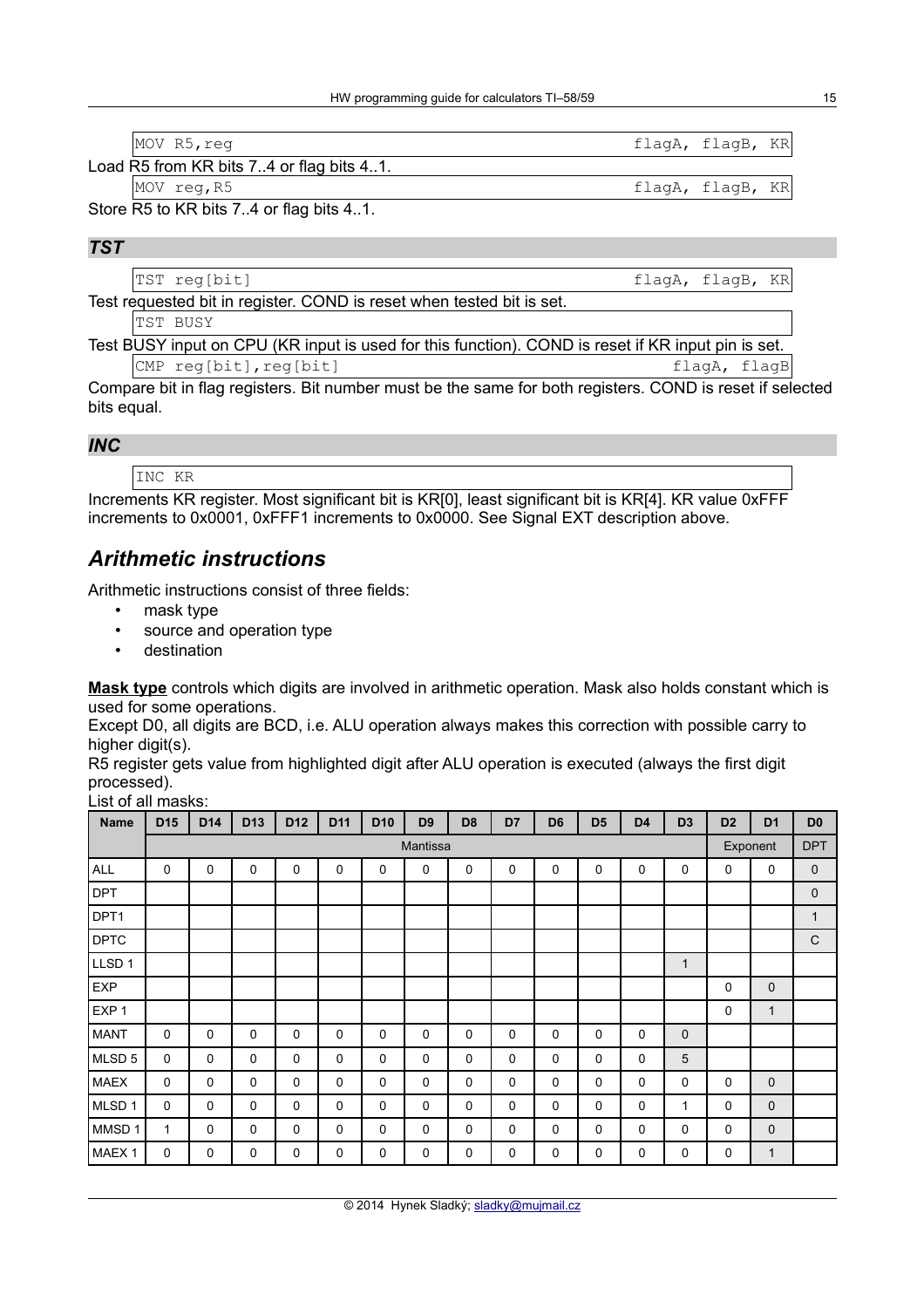Available **operation type** is Add, Sub, Shift left, Shift right and No-operation. No-operation is used as MOV and XCH instruction. Operation type and source registers are linked – not all register combinations are possible.

ALU has two inputs X and Y. X input can be connected to A or C register or it can be zero. Y input is connected to B or D register and value is or-ed with IO digit bus. This IO digit bus is driven by mask constant and by external device. If no device is active, this bus is read as zero. It seems that IO bus is always either input or output for all ALU operations. Output is enabled explicitly selecting IO as destination. Otherwise, IO is switched to input mode, if ALU operation is executed.

All possible operation types with source registers are listed in instruction list table.

Overflow/Underflow event is signalized with COND bit cleared.

Some instructions don't use ALU for its operation – these instructions are XCH and Shift right. ALU still works and it is used to fill R5 register and possibly to drive IO bus if IO output is enabled. Instruction Shift left uses ALU before shift is made.

**Destination** controls where ALU result is stored. This field contains also exchange function, i.e. ALU operation is processed but not stored, and two registers exchange digits regarding mask used. ALU output can be sent to external device via IO bus.

IO bus is fed directly from ALU output, but before BCD correction takes place, so IO bus can contain hexadecimal digits on all places. All input digits are always processed with ALU — regardless of mask used! — and sent to IO bus. Carry to next digit is computed based on BCD corrected value. If such conditions occur, result value is not correct! Moreover, after this value is read back to register to be processed, BCD correction is applied and carry bits are again generated and processed. As a result, carry bits seem to be doubled for addition or even result seems to be totally wrong for subtraction. For example: 9999999F+00000001 has correct result 00000000, but after IO operation has been processed, IO bus transfers value AAAAAAA0. After this value is read back to working register, this value becomes 11111100 due to BCD correction applied. Subtraction example looks more strange: 00000000-00000001 should be 9999999F, but real IO data is FFFFFFFF. After reading this value back to register, this value is corrected to 6666665F. (Note: these examples contain values shortened to 8 digits only.) Arithmetic operation always changes R5 register regarding result of operation. Always result digit with position of mask constant is placed to R5 register.

List of all destinations:

| <b>Destination</b> | <b>Description</b>                                                           |
|--------------------|------------------------------------------------------------------------------|
| $\mathsf{A}$       | Result is written to selected register in CPU                                |
| B                  |                                                                              |
| Ü                  |                                                                              |
| D                  |                                                                              |
| IO                 | Result is written to IO bus (used to write to SCOM register or RAM register) |
| AxB                | Exchange contents of selected registers                                      |
| CxD                |                                                                              |
| AxE                |                                                                              |

| <b>MOV</b> |                                                         |                  |
|------------|---------------------------------------------------------|------------------|
|            | MOV reg, R5                                             | flagA, flagB, KR |
|            | Store R5 content to flag register, bits 41              |                  |
|            | MOV R5, reg                                             | flagA, flagB, KR |
|            | Store nibble from flag register bits 41 to R5 register. |                  |
|            | MOV R5, #const                                          |                  |
|            |                                                         |                  |

Store constant nibble from instruction word to R5 register.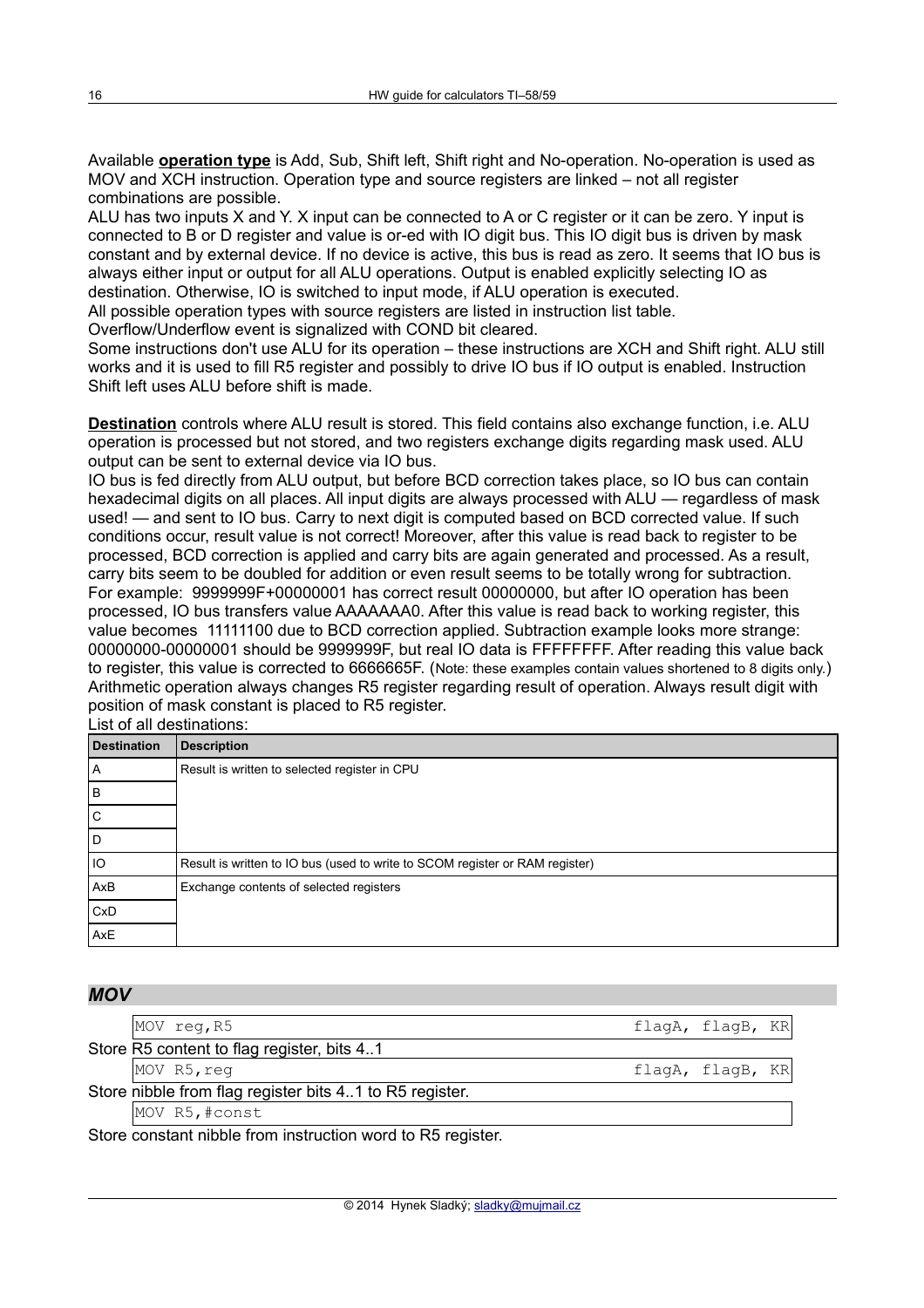| MOV reg.mask, #const  | A, B, C, D, IO |  |  |
|-----------------------|----------------|--|--|
| MOV reg.mask, #-const | A, B, C, D, IO |  |  |

Store mask constant to selected ALU register. This instruction uses ALU with no-operation.

#### *ADD, SUB*

ADD|SUB dst.mask,srcX,srcY A, B, C, D, IO, #0, #const

Arithmetic addition or subtraction. COND is reset if there is overflow or underflow on highest digit in mask. ALU input srcX can be A, C or #0. ALU input srcY can be B, D, #const or IO. Example for constant ROM addressing and using follows:

| 0450:0085 SET | KR [8]           |
|---------------|------------------|
| 01D8 MOV      | $A.ALL$ , $#-0$  |
| 0A67 MOV      | R5, #6           |
| 0A18 MOV      | KR, R5           |
| OCCO ADD      | A.MAEX, A, const |

### *SHR, SHL*

SHR|SHL dst.mask,req ... SHR|SHL dst.mask,reg,#const

Arithmetic digit shift to right or left. Const digit position can be or-ed before shift with constant from mask.

SHR instruction doesn't go through ALU.

SHL instruction uses ALU before shift is made. ALU operation provides BCD correction for digits D1 to D15, unfortunately before shift is made. This can lead to D1 value out of BCD range: if DPT/D0 has value higher than 9 and SHL.ALL is executed, EXP LSB/D1 receives this value without BCD correction, because DPT is not BCD corrected.

### *Control instructions*

This group of instructions can influence program flow. These instructions can delay program execution or alter program counter value. Also SET KR[1] belongs to this group as it sets PREG bit which leads to change of program counter.

#### *KEY*

| KEY | mask |  |
|-----|------|--|

This instruction has two different ways of operation. The behavior depends on bit 3 in mask value. Other bits in mask select which inputs are used for operation. Input bits are selected for scan if appropriate bit is zero.

Note that input KR is never used in TI-58. KR input is always tested with TST BUSY instruction.

| Input | $\sqrt{T}$<br><b>IAL</b> | $\overline{1/\overline{C}}$<br>rσ | KR<br>m | $\overline{1/\sqrt{2}}$<br>NU | <b>MODE</b> | <b>KD</b><br>. | $\overline{1/\sqrt{2}}$<br>יש | KN |
|-------|--------------------------|-----------------------------------|---------|-------------------------------|-------------|----------------|-------------------------------|----|
| Value |                          |                                   |         |                               |             |                |                               |    |

If MODE bit is set, keyboard inputs selected with mask are scanned immediately and COND bit is cleared if any of selected inputs is active.

If MODE bit is cleared, keyboard is scanned until digit counter reaches zero or any selected keyboard input is active. HOLD bit is set all the time keyboard scanning is active. If keyboard input is active COND bit is cleared and KR register is filled with key scancode and keyboard scanning is terminated immediately. If no key is pressed, COND bit remains set. Key input codes are mentioned in previous table, keycode format is described in following table.

|                                                                                              |  |  |  |  | Kev input | Digit count |  |  |  |  |
|----------------------------------------------------------------------------------------------|--|--|--|--|-----------|-------------|--|--|--|--|
| Kaycoda in KR register is often used as branch address after KRI11 is set (PRFG instruction) |  |  |  |  |           |             |  |  |  |  |

F in KR register is often used as branch address after KR[1] is set (PREG instruction). SR register can be used before KEY instruction to save previous KR content.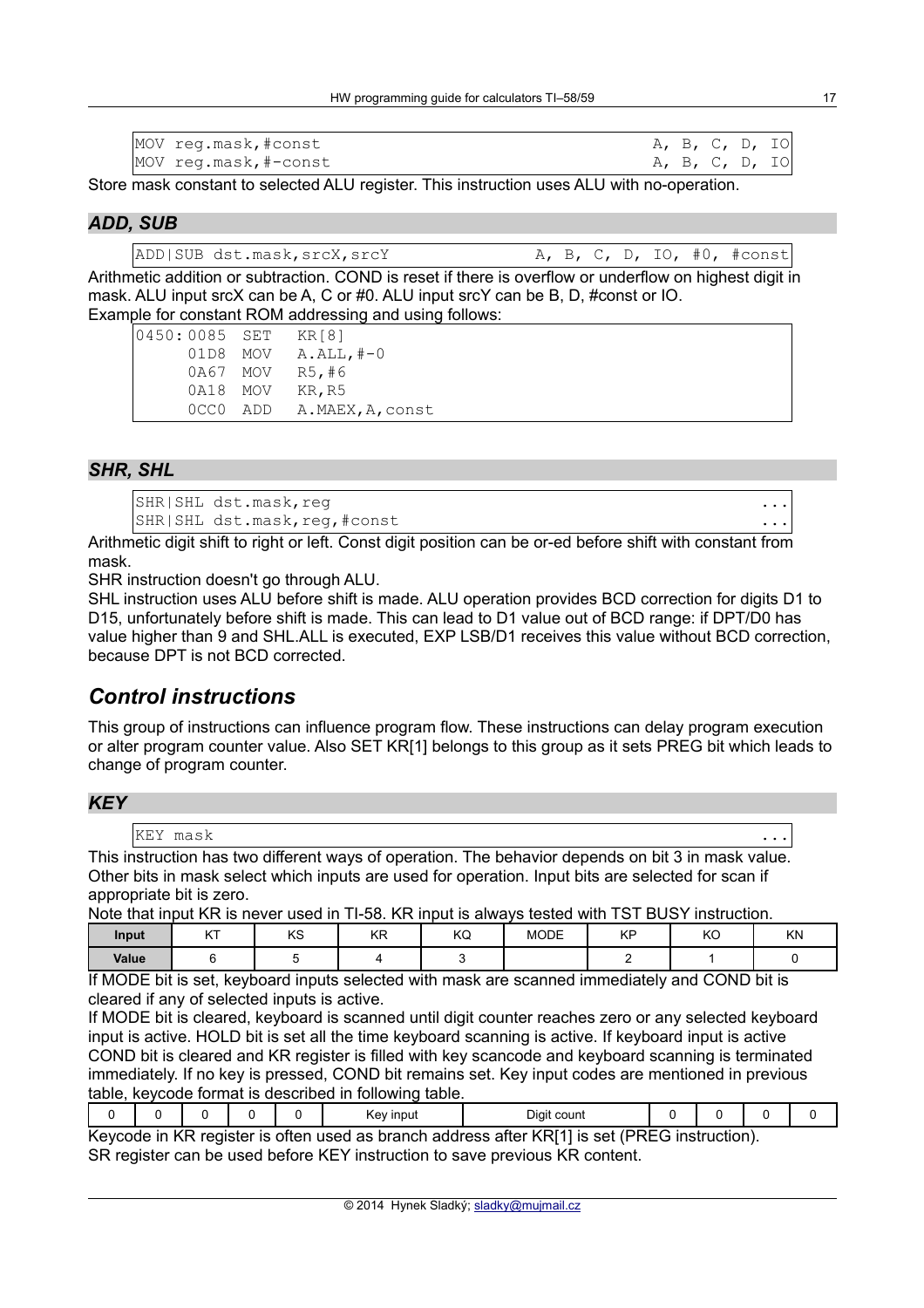#### *WAIT*

WAIT Dn

Holds program execution until specified digit cycle. Digit time must be specified by 1 higher than requested. Note that digit counter is decremented every instruction cycle.

```
WAIT BUSY
```
...<mark>unknown behavior</mark>...

#### *BRA*

 $BRA0|1 + |-offs$ 

Relative conditional jump instruction is executed in program memory ICs. Program counter doesn't reside in CPU, CPU provides control bits HOLD, COND, PREG only. These bits control program counter operation and BRA operation too.

Offset can be up to 0x3FF, i.e. +/-1023. COND bit is set after executing last jump instruction in series, i.e. if more than one jump is executed (long jump needed), COND bit remains the same (reset) for all jumps in series.

There are two special BRA opcodes: BRA +1 is used to clear COND bit (opcodes 1002 and 1802); BRA 0 is used in debugger as HALT instruction (1001 and 1801).

### *Peripheral instructions*

Peripheral instructions control peripheral behavior. CPU executes no-operation. Some instructions use or generate data on EXT signal, some instructions use data on IO bus. If IO bus is used, read access takes part of data selected by mask, whereas write access stores all digits from IO bus.

### *STO, RCL*

Instructions are used to control SCOM register access.

SCOM write access is executed after Store F instruction is executed. Address is taken from last I/O access before STO/RCL instruction. Note that if no IO access precedes RCL or STO instruction, address of 0 is used.

It seems, that SCOM registers can be accessed from own program ROM only. STO and RCL instructions are decoded immediately after loaded from ROM array to be shifted out of SCOM. SCOM write access example:

| 0121 MOV | IO.ALL, C |
|----------|-----------|
| 0A0F STO |           |
| 0101 MOV | IO.ALL, A |

SCOM read access example:

|          | 0111 MOV IO.ALL, B      |          |  |
|----------|-------------------------|----------|--|
| 0A1F RCL |                         |          |  |
|          | $01D4$ MOV $C.ALL$ , #0 | read IO; |  |

#### *RAM\_OP*

This instruction is used to control RAM access. Next instruction cycle must hold command and address for RAM access. RAM address uses digits 2 and 3 (IO[3]\*10+IO[2]). If write access is requested, overnext instruction cycle IO data are written to specified RAM register. If read access is requested, overnext instruction cycle IO data are read and copied regarding used mask to destination register.

| ΩP<br>אנ |  |  |  |  |  |
|----------|--|--|--|--|--|
|          |  |  |  |  |  |

RAM commands: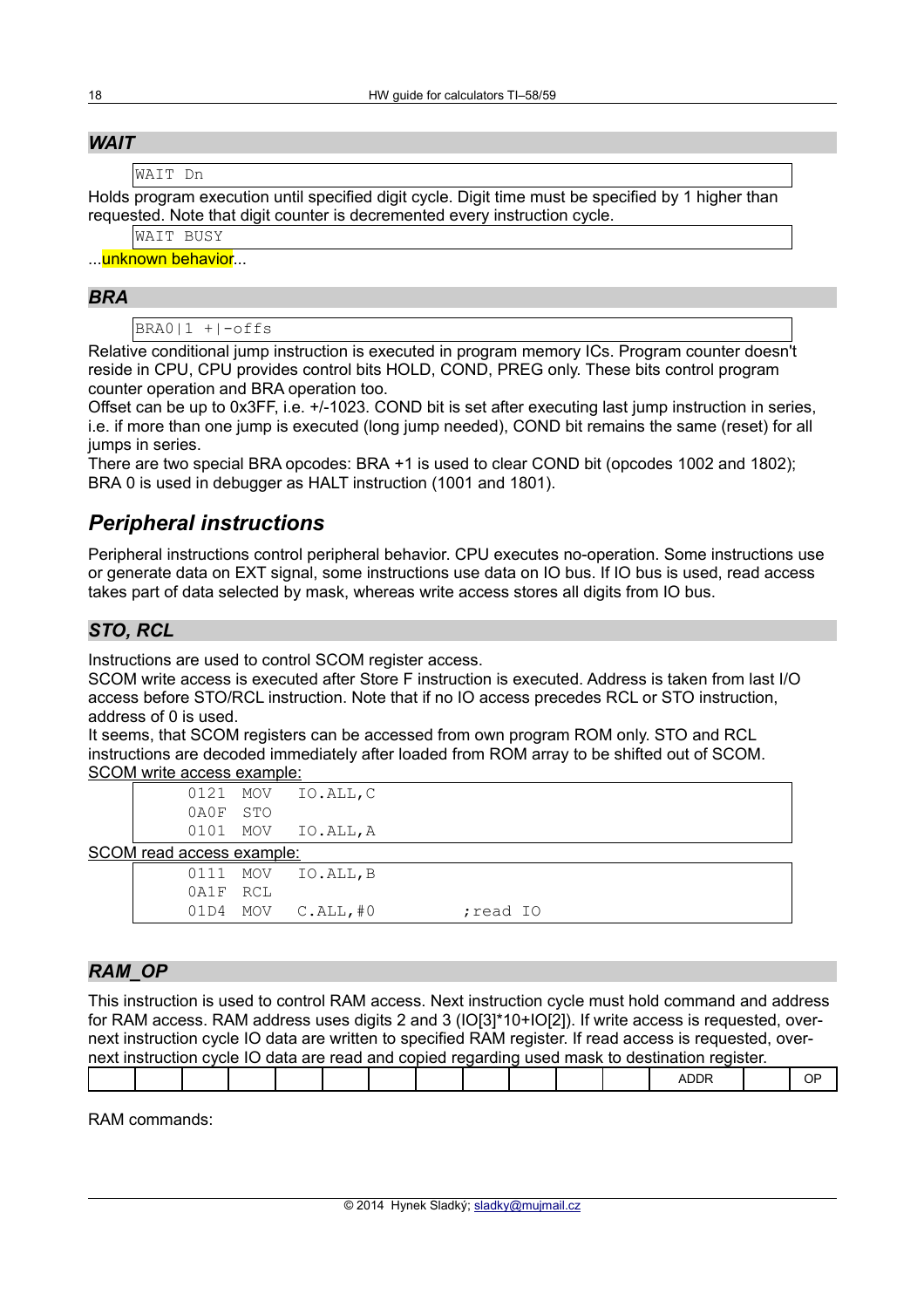| <b>RAM</b> command Description |                                   |
|--------------------------------|-----------------------------------|
| l O                            | read RAM register                 |
|                                | write RAM register                |
| 2                              | clear 1 RAM register              |
| 14                             | clear 10 successive RAM registers |

#### RAM write access example:

|             |     | 03D0 MOV A.DPT, #1 |
|-------------|-----|--------------------|
| 0AF8 RAM OP |     |                    |
| 0101        | MOV | IO.ALL, A          |
| 0101        | MOV | IO.ALL, A          |

#### RAM read access example:

| <u>cau access cvampic.</u> |                        |          |  |
|----------------------------|------------------------|----------|--|
|                            | $02D8$ MOV $A.DPT.H=0$ |          |  |
| 0AF8 RAM OP                |                        |          |  |
|                            | 0101 MOV IO.ALL, A     |          |  |
|                            | OCD3 MOV B.MAEX, #0    | read IO; |  |

IO bus is in output mode for all ALU operations with IO as output destination. Otherwise IO is input. This can be confirmed with ALU operation not using IO but with IO bus active (e.g. RAM output active).

#### *LIB*

These instructions are used to access Second ROM library chip. All data transfer is done through EXT bus.

Two instructions access library module address pointer. This access is done by one BCD nibble. OUT LIB PC

One nibble from EXT bus (bits 7 to 4 in KR register) is written to library address register. Before nibble is written, address is shifted to the right and most significant nibble is written.

IN LIB\_PC

Least significant nibble is read out from library address register. The contents of this register is then shifted right by one nibble.

Another two instructions are used to get data out of library module chip. Byte addressed with address pointer is sent through EXT signal.

IN LIB

EXT signal contains whole byte of data from library ROM. After MOV KR,EXT instruction is executed, KR contains this byte in bits 11 to 4. Moreover, internal address register is incremented after data has been sent. TI-58/9 uses low nibble only.

IN LIB\_HIGH

EXT signal contains high nibble only. This nibble can be read with MOV KR,EXT to bits 7 to 4 of KR register. Address register is not incremented.

#### *PRT*

Printer is controlled with TMC0251. Some aspects are described in U.S. Pat. 4020465. Communication principles are mentioned in TI-59 service manual. Printer codepage table is provided in U.S. Pat. 4153937. This chapter provides mostly programming description – i.e. instructions used for

printer control. Printer control is placed through all ROM. There is no specific place with print routines only.

Connection uses these signals: KR, KP, KN, Phi1, D0, D15, IRG, IDLE, EXT, Phi2, D<sub>12</sub>

|    | 01234567     |
|----|--------------|
| O  | 0123456      |
| 1  | 789ABCDE     |
| 2  | -FGHIJKL     |
| R  | MNOPQRST     |
| 4  | .UVWXYZ+     |
| ŋ  | x*Tfe0,      |
| ŕ. | 李宏宇之中<br>8 Х |
|    | 29÷9I.T      |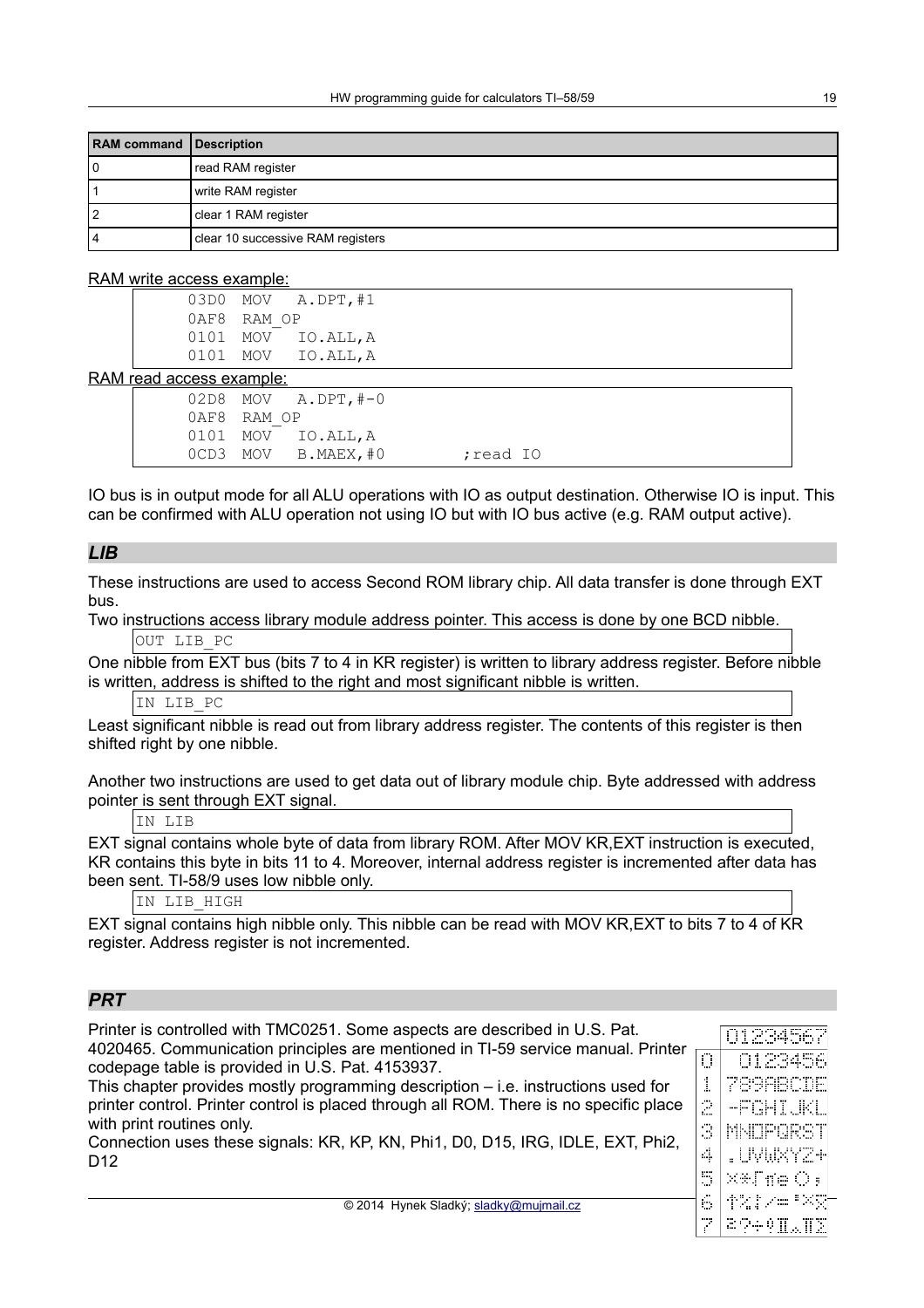Printer detection: D0-KP

Control buttons: ADV = D12-KN; PRINT = D12-KP; TRACE = D15-KP (this control is on/off button instead of push button; in TRACE mode, this signal is permanently connected)

Signal BUSY (KR) is connected directly from TMC0251 to CPU. It is probably valid after STEP or FEED instruction has been executed.

Printer uses special character table (see picture above).

Printer has possibility to print names 3 characters long using 1 data byte. All known function names are summarized in table below:

| Code           | <b>Text</b>              |    |             |    |            |                |                       |                |               |    |            |    |            |    |            |
|----------------|--------------------------|----|-------------|----|------------|----------------|-----------------------|----------------|---------------|----|------------|----|------------|----|------------|
| 0 <sub>0</sub> |                          | 17 | $\times$    | 23 | <b>DPT</b> | 33             | $\rm x^2$             | 53             | PRM           | 61 | SUM        | 70 | ERR        | 76 | <b>HLT</b> |
| 11             | $=$                      | 1A | $X\sqrt{Y}$ | 26 | CE         | 36             | 1/x                   | 54             | $\frac{6}{6}$ | 66 | <b>STO</b> | 71 |            | 78 | STP        |
| 12             | $\overline{\phantom{0}}$ | 1B | $Y^x$       | 27 | $+/-$      | 3 <sup>c</sup> | $\sqrt{x}$            | 56             | COS           | 67 | $\Pi$      | 72 |            | 7A | <b>GTO</b> |
| 13             | $^{+}$                   | 21 | <b>CLR</b>  | 2D | EE         | 3D             | $X \leftrightarrow Y$ | 57             | SIN           | 68 | RCL        | 73 | LRN        | 7C | ΙF         |
| 16             | ÷                        | 22 | <b>INV</b>  | 31 | $e^x$      | 51             | LNx                   | 5 <sub>D</sub> | TAN           | 69 | $\Sigma^+$ | 74 | <b>RUN</b> |    |            |

Printer has 20 character buffer which is addressed from right to left. i.e. texts are entered last character first...

OUT PRT

Character is added from EXT signal (KR bits 4 to 9) to print buffer and buffer pointer is moved 1 position to the left.

OUT PRT\_FUNC

Add function name (3 characters – see table above) to the print buffer and move buffer pointer accordingly.

PRT\_CLEAR

Clear print buffer and initialize buffer pointer to most right position.

PRT\_STEP

Fill current buffer position with blank character and move buffer pointer 1 position to the left. Also output busy signal to KR next instruction cycle to be tested with TST BUSY instruction.

PRT\_PRINT

Print characters from buffer to the paper and advance paper by one print line.

PRT\_FEED

Feed paper by half print line. Printer is busy (see PRT STEP instruction) until paper is moved. When simulating, there should be some time holding KR input when this instruction is processed — TI-58 sends PRT\_FEED all the time printer or calculator button is held as soon as KR signal is released. If KR is not emulated for this instruction, PRT\_FEED is sent repeatedly in fast loop producing more than expected paper feed.

#### *CRD*

Reader detection: no D7-KR connection (TI-59 mode)

Card detection: D10-KR (normally closed)

Technical details are described in U.S.pat. 4006455.

Reader chip can control HOLD and COND bits.

HOLD bit can be activated when executing CRD\_READ or CRD\_WRITE instruction and card reader chip needs more time to complete requested task (see Fig. 2 and 3 in U.S.pat.).

Reader chip has some basic error check built in. If there are two and more errors, COND bit is activated. COND bit is activated also in conjunction with "Card Sense Input"; this function is described as protection and it seems that it was intended to provide hardware write protection for read-only cards. I haven't found any information about this function.

COND bit is driven after CRD\_OFF instruction is executed and until BRA instruction clears again this bit. It seems, that this bit is checked for read access only. CRD OFF for write access doesn't use this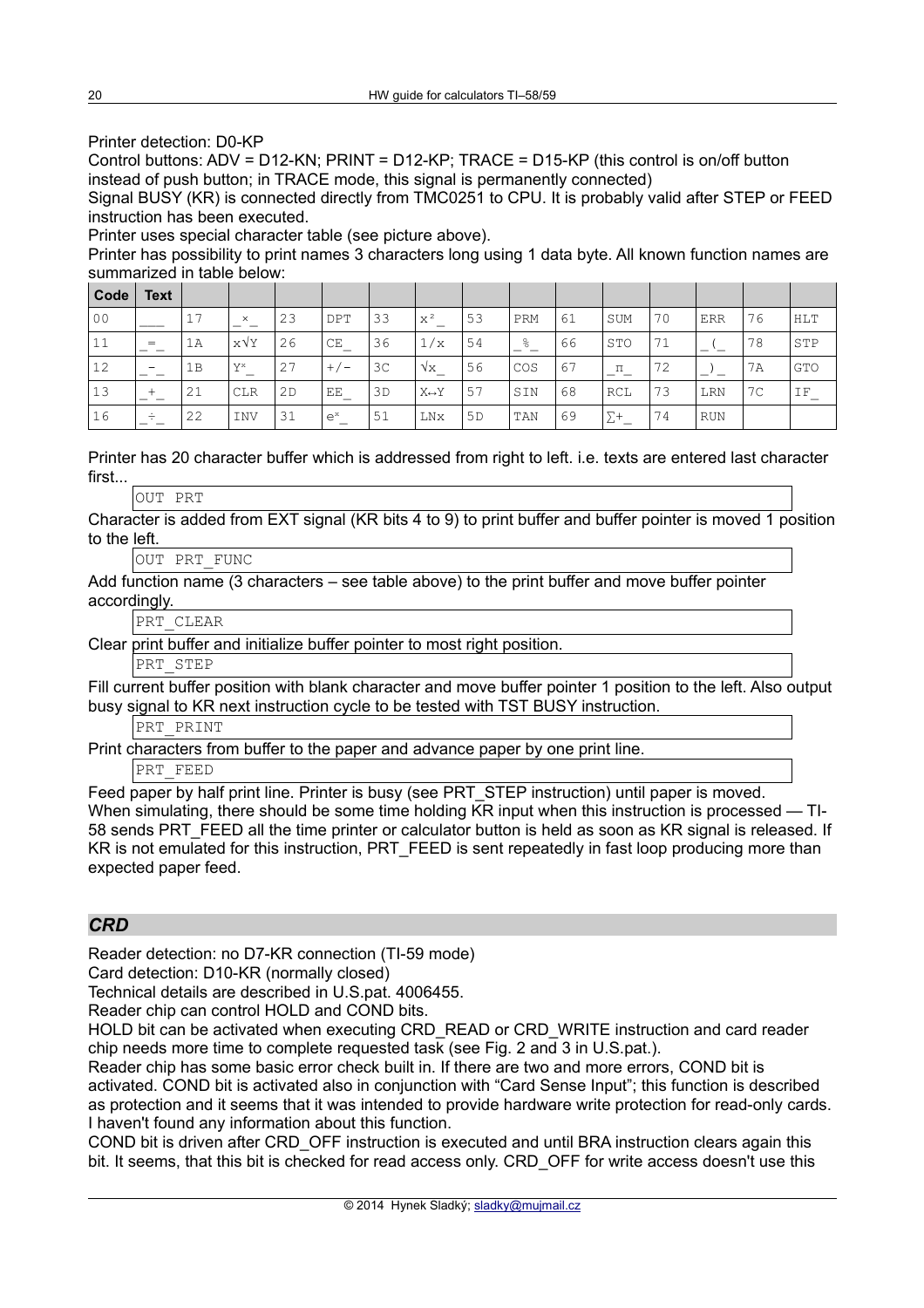bit and immediately COND clear instruction is executed.

This group of instructions is used to control card reader. Routines used to work with card reader are placed in ROM at addressed 16B2 to 1796.

#### CRD\_OFF

Switch reader off. If COND bit is active, it is output until BRA is executed.

CRD\_READ

Switch reader on for reading. HOLD bit can be active if card reader is not ready to continue. CRD\_WRITE

Switch reader on for writing. HOLD bit can be active if card reader is not ready to continue. IN CRD

Reader chip sends 8 bits of data read from card to EXT bus. Must be always preceded with CRDREAD instruction and followed with MOV KR,EXT instruction. Data bits are then placed to bits KR[11..4].

OUT CRD

Reader chip accepts 8 bits of data from EXT bus to be written to card. Must be always preceded with CRDWRITE instruction. Data bits are taken from KR[11..4]. **Card data structure**

| <b>Size</b>   | <b>Format</b>              | <b>Description</b>                                                                                                                                                                                                                       |
|---------------|----------------------------|------------------------------------------------------------------------------------------------------------------------------------------------------------------------------------------------------------------------------------------|
|               | 1n                         | Memory partitioning information. Holds page count (10 registers long) for program<br>storage. Possible values are 12, 13,  1C                                                                                                            |
|               | 1n                         | Data type on card. 11 is for program, 10 is for data or program/data card.                                                                                                                                                               |
|               | 1n                         | Page number. Can be 10, 13, 16 and 19 for cards #1, 2, 3 and #4.                                                                                                                                                                         |
|               | n <sub>0</sub>             | Protection status. 00 if program is unprotected, 10 means program is protected against<br>listing, single-stepping, interrupting or another debugging technique.                                                                         |
| $30 \times 8$ | ab cd ef qh<br>ij kl mn op | Data starting with first register. badcfehgjilkn is mantissa, mp is exponent, $\circ$ holds<br>sign bits (digit 0 in register). Program codes are stored starting with digits 1 and 0 (i.e.<br>nibble swapped): po nm lk ji hq fe dc ba. |
| 2             | $0n$ $0n$                  | Check sum bytes. (twice the same value)                                                                                                                                                                                                  |

#### Examples:

12 10 10 00 … Card #1 for 159.99 partitioning 13 11 10 00 … Card #1 for 239.89 partitioning 1C 11 10 00 … Card #1 for 959.00 partitioning 16 11 13 00 … Card #2 for 479.59 partitioning 16 10 16 00 … Card #3 for 479.59 partitioning 16 10 19 00 … Card #3 for 479.59 partitioning

### *CPU instruction list*

#### List of all known instructions:

| Op-code          | <b>Instruction</b>                  | <b>Mnemonic</b>  | <b>CO</b><br><b>ND</b> | R <sub>5</sub> | <b>Description</b>                                                          |
|------------------|-------------------------------------|------------------|------------------------|----------------|-----------------------------------------------------------------------------|
| 0 0000 ssss 0000 | TEST FLAG A                         | TST FA[s]        | $\bullet$              |                | Test bit in flagA register                                                  |
| 0 0000 ssss 0001 | SET FLAG A                          | SET FA[s]        |                        |                | Set bit in flagA register                                                   |
| 0 0000 ssss 0010 | ZERO FLAG A                         | CLR FA[s]        |                        |                | Clear bit in flagA register                                                 |
| 0 0000 ssss 0011 | INVERT FLAG A                       | INV FA[s]        |                        |                | Invert bit in flagA register                                                |
| 0 0000 ssss 0100 | EXCH. FLAG A B                      | XCH FA[s], FB[s] |                        |                | Exchange bit between flagA and flagB registers                              |
| 0 0000 ssss 0101 | SET FLAG KR                         | SET KR[s]        |                        |                | Set bit in KR register                                                      |
| 0 0000 0001 0101 | PREG<br>SET FLAG KR[1]              | SET PREG         |                        |                | Set KR[1] bit; this bit is then sent as PREG to EXT bus and then<br>cleared |
| 0 0000 ssss 0110 | $\vert$ COPY FLAG B $\rightarrow$ A | MOV FA[s], FB[s] |                        |                | Copy bit from flagB to flagA register                                       |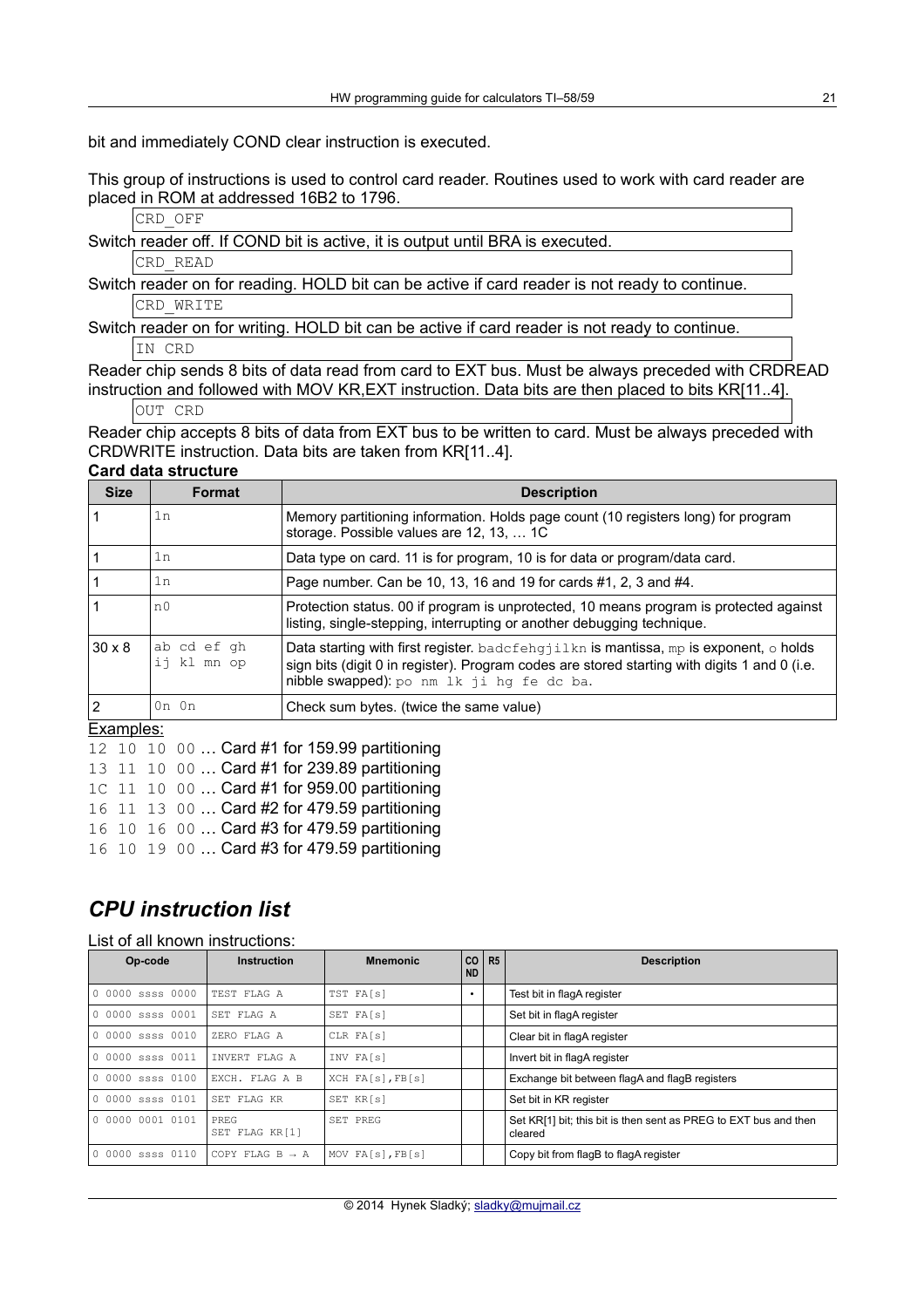| Op-code          | <b>Instruction</b>          | <b>Mnemonic</b>  | CO<br><b>ND</b> | R <sub>5</sub> | <b>Description</b>                                                                                                                                                                                                                                                                                                                                                                                                                         |  |
|------------------|-----------------------------|------------------|-----------------|----------------|--------------------------------------------------------------------------------------------------------------------------------------------------------------------------------------------------------------------------------------------------------------------------------------------------------------------------------------------------------------------------------------------------------------------------------------------|--|
| 0 0000 0000 0111 | REG 5 $\rightarrow$ FLAG A  | MOV FA, R5       |                 |                | Set flagA[41] according to R5 value                                                                                                                                                                                                                                                                                                                                                                                                        |  |
| 0 0000 ssss 1000 | TEST FLAG B                 | TST FB[s]        | $\bullet$       |                | Test bit in flagB register                                                                                                                                                                                                                                                                                                                                                                                                                 |  |
| 0 0000 ssss 1001 | SET FLAG B                  | SET FB[s]        |                 |                | Set bit in flagB register                                                                                                                                                                                                                                                                                                                                                                                                                  |  |
| 0 0000 ssss 1010 | ZERO FLAG B                 | CLR FB[s]        |                 |                | Clear bit in flagB register                                                                                                                                                                                                                                                                                                                                                                                                                |  |
| 0 0000 ssss 1011 | INVERT FLAG B               | INV FB[s]        |                 |                | Invert bit in flagB register                                                                                                                                                                                                                                                                                                                                                                                                               |  |
| 0 0000 ssss 1100 | COMPARE FLAG A B            | CMP FA[s], FB[s] | $\bullet$       |                | Compare bit from flagA and flagB registers                                                                                                                                                                                                                                                                                                                                                                                                 |  |
| 0 0000 ssss 1101 | ZERO FLAG KR                | CLR KR[s]        |                 |                | Clear bit in KR register                                                                                                                                                                                                                                                                                                                                                                                                                   |  |
| 0 0000 ssss 1110 | COPY FLAG $A \rightarrow B$ | MOV FB[s], FA[s] |                 |                | Copy bit from flagA to flagB register                                                                                                                                                                                                                                                                                                                                                                                                      |  |
| 0 0000 0000 1111 | REG $5 \rightarrow$ FLAG B  | MOV R5, FB       |                 |                | Set flagB[41] according to R5 value                                                                                                                                                                                                                                                                                                                                                                                                        |  |
| 0 0001 rrrr sSSS | All Mask                    | .ALL             |                 |                | [000000000000000]                                                                                                                                                                                                                                                                                                                                                                                                                          |  |
| 0 0010 rrrr sSSS | DPT                         | .DPT             |                 |                | $\circ$                                                                                                                                                                                                                                                                                                                                                                                                                                    |  |
| 0 0011 rrrr sSSS | DPT 1                       | .DPT1            |                 |                | 1]                                                                                                                                                                                                                                                                                                                                                                                                                                         |  |
| 0 0100 rrrr sSSS | DPT C (4)                   | .DPTC            |                 |                | C]                                                                                                                                                                                                                                                                                                                                                                                                                                         |  |
| 0 0101 rrrr sSSS | LLSD 1 (9)                  | .LLSD1           |                 |                | $\mathbf{1}$                                                                                                                                                                                                                                                                                                                                                                                                                               |  |
| 0 0110 rrrr sSSS | EXP                         | .EXP             |                 |                | 00 <sub>1</sub>                                                                                                                                                                                                                                                                                                                                                                                                                            |  |
| 0 0111 rrrr sSSS | EXP 1 (9)                   | .EXP1            |                 |                | $01$ ]                                                                                                                                                                                                                                                                                                                                                                                                                                     |  |
| 0 1000 TSRQ 0PON | keyboard                    | KEY mask         |                 |                | Scan keyboard starting with current digit output until digit 0 is<br>reached or until key press is detected.<br>This instruction is often preceded with WAIT Dn instruction.<br>Output is stored in $KR[104]$ bits = $[ccc]$ [rrrr], where:<br>ccc=06 for KN, KO, KP, KR, KS, KT inputs; current keyboard uses<br>rows 1, 2, 3, 5, 6 only (left to right)<br>rrrr=015 for D0 to D15; current keyboard uses rows 19 only (top<br>to bottom) |  |
| 0 1000 TSRQ 1PON | keyboard                    | KEY mask         | $\bullet$       |                | One keyboard row test.<br>Masks used: FB, FD, FE, EF - all have only one input active.                                                                                                                                                                                                                                                                                                                                                     |  |
| 0 1001 rrrr sSSS | MANT                        | . MANT           |                 |                | [0000000000000 ]                                                                                                                                                                                                                                                                                                                                                                                                                           |  |
| 0 1010 dddd 0000 | WAIT D                      | WAIT digit       |                 |                | Wait until specified digit time arrives (/D)                                                                                                                                                                                                                                                                                                                                                                                               |  |
| 0 1010 0000 0001 | Zero Idle                   | CLR IDLE         |                 |                | Clear IDLE bit (switch to RUN mode)                                                                                                                                                                                                                                                                                                                                                                                                        |  |
| 0 1010 0000 0010 | CLFA                        | CLR FA           |                 |                | Clear all flagA bits                                                                                                                                                                                                                                                                                                                                                                                                                       |  |
| 0 1010  0011     | Wait Busy                   | WAIT BUSY        |                 |                | (never used in TI-58)                                                                                                                                                                                                                                                                                                                                                                                                                      |  |
| 0 1010 0000 0100 | <b>INCKR</b>                | INC KR           |                 |                | KR[0,15.4] value increment (KR[0] is top most bit!)                                                                                                                                                                                                                                                                                                                                                                                        |  |
| 0 1010 ssss 0101 | TKR                         | TST KR[s]        | $\bullet$       |                | Test bit in KR register                                                                                                                                                                                                                                                                                                                                                                                                                    |  |
| 0 1010 0000 0110 | COPY FLGA $\rightarrow$ R5  | MOV R5, FA       |                 |                | Set R5 to flagA[41] value                                                                                                                                                                                                                                                                                                                                                                                                                  |  |
| 0 1010 0001 0110 | COPY FLGB $\rightarrow$ R5  |                  |                 |                | Set R5 to flagB[41] value                                                                                                                                                                                                                                                                                                                                                                                                                  |  |
| 0 1010 dddd 0111 | Number                      | MOV R5, #const   |                 | $\bullet$      | Put number into R5                                                                                                                                                                                                                                                                                                                                                                                                                         |  |
| 0 1010 0000 1000 | $KR \rightarrow R5$         | MOV R5, KR       |                 | $\bullet$      | Load R5 with LSD of keyboard reg KR[74]                                                                                                                                                                                                                                                                                                                                                                                                    |  |
| 0 1010 0001 1000 | $R5 \rightarrow KR$         | MOV KR, R5       |                 |                | Load LSD of keyboard reg KR[74] with R5                                                                                                                                                                                                                                                                                                                                                                                                    |  |
| 0 1010 0010 1000 | DR8EXT                      | IN CRD           |                 |                | Output data from card reader chip to EXT (8 bits: KR[11.4])                                                                                                                                                                                                                                                                                                                                                                                |  |
| 0 1010 0011 1000 | EXTDR8                      | OUT CRD          |                 |                | Write data from EXT (8 bits KR[114]) to card reader chip                                                                                                                                                                                                                                                                                                                                                                                   |  |
| 0 1010 0100 1000 | TOFF                        | CRD_OFF          | $\bullet$       |                | Switch card reader off                                                                                                                                                                                                                                                                                                                                                                                                                     |  |
| 0 1010 0101 1000 | RDON / RDNT                 | CRD READ         |                 |                | Switch card reader to read mode. If reader is not ready, this<br>instruction can drive HOLD bit.                                                                                                                                                                                                                                                                                                                                           |  |
| 0 1010 0110 1000 | LOAD                        | OUT PRT          |                 |                | Write to print buffer and decrement pointer (6 bits: KR[9.4])                                                                                                                                                                                                                                                                                                                                                                              |  |
| 0 1010 0111 1000 | FUNCTION                    | OUT PRT FUNC     |                 |                | Write function name to buffer (7-bit code: KR[104])                                                                                                                                                                                                                                                                                                                                                                                        |  |
| 0 1010 1000 1000 | CLEAR                       | PRT CLEAR        |                 |                | Clear print buffer and reset print position @ 20                                                                                                                                                                                                                                                                                                                                                                                           |  |
| 0 1010 1001 1000 | STEP                        | PRT STEP         |                 |                | Decrement print buffer pointer                                                                                                                                                                                                                                                                                                                                                                                                             |  |
| 0 1010 1010 1000 | PRINT                       | PRT PRINT        |                 |                | Set print buffer pointer to 0 (i.e. starts printing)                                                                                                                                                                                                                                                                                                                                                                                       |  |
| 0 1010 1011 1000 | PAPER ADVANCE               | PRT FEED         |                 |                | Paper feed                                                                                                                                                                                                                                                                                                                                                                                                                                 |  |
| 0 1010 1100 1000 | WRON                        | CRD WRITE        |                 |                | Switch card reader to write mode. If reader is not ready, this<br>instruction can drive HOLD bit.                                                                                                                                                                                                                                                                                                                                          |  |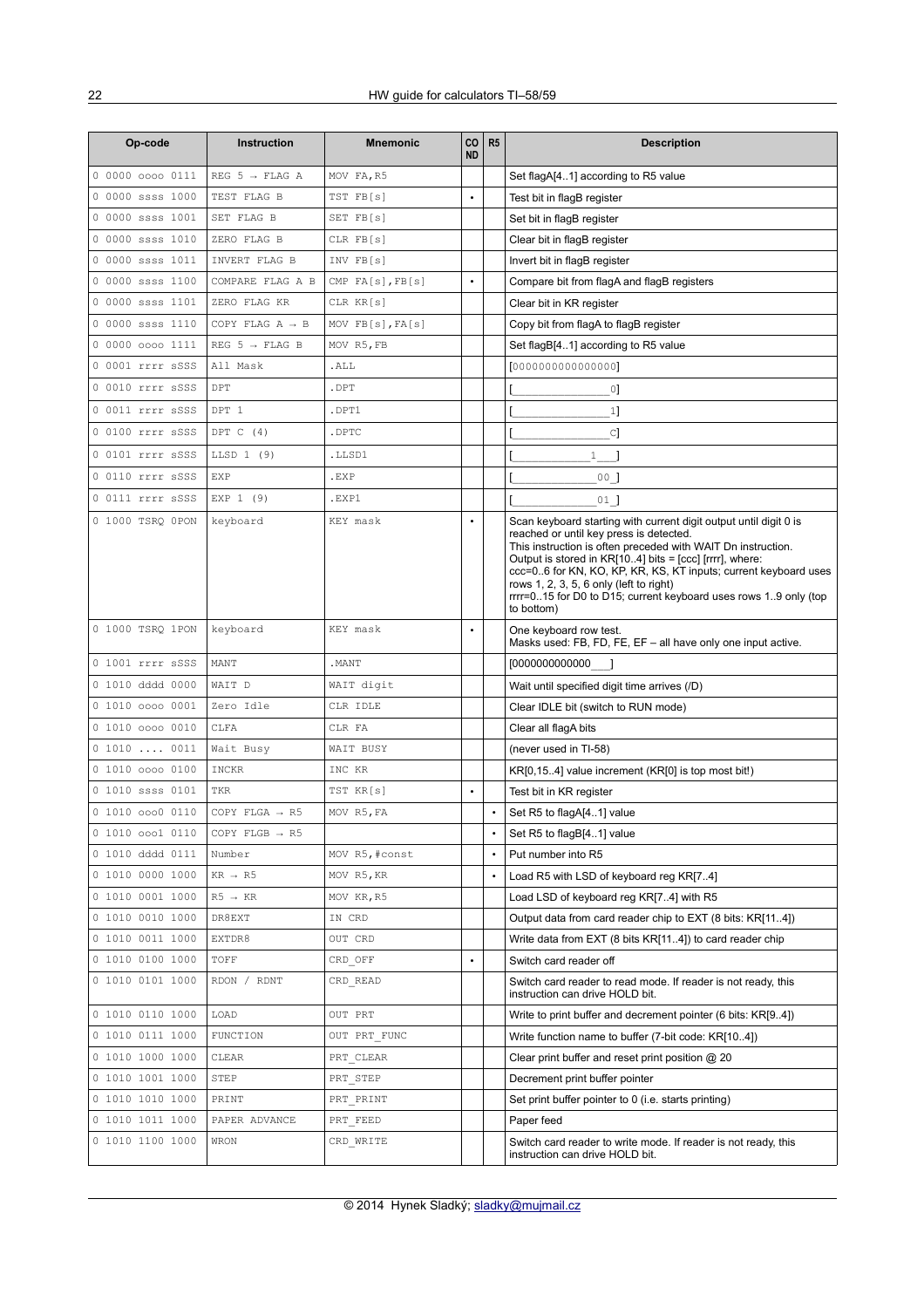| Op-code          | Instruction                       | <b>Mnemonic</b>         | CO<br><b>ND</b> | R <sub>5</sub> | <b>Description</b>                                                                                                                                                       |
|------------------|-----------------------------------|-------------------------|-----------------|----------------|--------------------------------------------------------------------------------------------------------------------------------------------------------------------------|
| 0 1010 1111 1000 | RAM in/out                        | RAM OP                  |                 |                | RAM access instruction.<br>RAM address and command is decoded from IO bus on next<br>instruction cycle.<br>RAM data is transferred (based on command: from or to RAM) in |
| 0 1010 0000 1001 | Set Idle                          | SET IDLE                |                 |                | after next IO cycle.<br>Set IDLE bit, i.e. switch to IDLE mode (displaying is enabled, CPU                                                                               |
|                  |                                   |                         |                 |                | runs slow)<br>Transition from RUN to IDLE synchronizes CPU with SCOM; for<br>correct behavior, this instruction must bee preceded with WAIT D1                           |
| 0 1010 0000 1010 | CLFB                              | CLR FB                  |                 |                | Clear all flagB bits                                                                                                                                                     |
| 0 1010 0000 1011 | Test Busy                         | TST BUSY                | $\bullet$       |                | Test BUSY input signal. This signal is connected to KR input.<br>To scan requested input, WAIT Dn must precede TST BUSY.                                                 |
| 0 1010 0000 1100 | EXT KR                            | MOV KR, EXT             |                 |                | Load keyboard reg with EXT data. If no data is currently on the<br>EXT bus, this instruction clears KR register.                                                         |
| 0 1010 0000 1101 | XKRSR                             | XCH KR, SR              |                 |                | Exchange SR and KR bits                                                                                                                                                  |
| 0 1010 00?? 1110 | $NO-OP$                           |                         |                 |                | Instructions for peripherals                                                                                                                                             |
| 0 1010 0000 1110 | FETCH                             | IN LIB                  |                 |                | Load byte from SecondROM through EXT to KR[114] in next<br>instruction cycle with automatic address post-increment.                                                      |
| 0 1010 0001 1110 | LOAD PC                           | OUT LIB PC              |                 |                | Put 4-bit part of address counter to SecondROM through EXT from<br>KR[7.4]                                                                                               |
| 0 1010 0010 1110 | UNLOAD PC                         | IN LIB PC               |                 |                | Load 4-bit part of address counter from SecondROM through EXT<br>to KR[74] in next instruction cycle                                                                     |
| 0 1010 0011 1110 | FETCH HIGH                        | IN LIB HIGH             |                 |                | Load 4-bit high nibble from SecondROM through EXT to KR[74]<br>in next instruction cycle                                                                                 |
| 0 1010 rrr0 1111 | Register                          |                         |                 |                | SCOM register write (TI-58 uses opcode 0A0F only)                                                                                                                        |
| 0 1010 rrr1 1111 |                                   |                         |                 |                | SCOM register read (TI-58 uses opcode 0A1F only)                                                                                                                         |
| 0 1010 0000 1111 | Store F                           | STO F                   |                 |                |                                                                                                                                                                          |
| 0 1010 0010 1111 | Store G                           |                         |                 |                | Not used in TI-58                                                                                                                                                        |
| 0 1010 0001 1111 | Recall F                          | RCL F                   |                 |                |                                                                                                                                                                          |
| 0 1010 0011 1111 | Recall G                          |                         |                 |                | Not used in TI-58                                                                                                                                                        |
| 0 1011 rrrr sSSS | MLSD 5                            | .MLSD5                  |                 |                | [000000000005                                                                                                                                                            |
| 0 1100 rrrr sSSS | MAEX                              | . MAEX                  |                 |                | [00000000000000 ]                                                                                                                                                        |
| 0 1101 rrrr sSSS | MLSD 1                            | .MLSD1                  |                 |                | [000000000001oo ]                                                                                                                                                        |
| 0 1110 rrrr sSSS | MMSD 1                            | .MMSD1                  |                 |                | [100000000000000]                                                                                                                                                        |
| 0 1111 rrrr sSSS | MAEX 1                            | .MAEX1                  |                 |                | [00000000000001]                                                                                                                                                         |
| 0000 0           | $A+<$ mask>                       | ADD , A, #const         | $\bullet$       | $\bullet$      |                                                                                                                                                                          |
| 0000 1           | A- <mask></mask>                  | SUB _, A, #const        |                 |                |                                                                                                                                                                          |
| 0001 0           | B  <mask></mask>                  | OR , B, #const          |                 |                |                                                                                                                                                                          |
| 0001 1           | $-(B \langle \text{mask}\rangle)$ | $NEG _{ }$ , B   #const | $\bullet$       |                | Nonzero mask only once (071B=SUB.EXP B,#0,B#1)                                                                                                                           |
| 0010 0           | $C+<$ mask>                       | ADD , C, #const         | $\bullet$       | $\bullet$      |                                                                                                                                                                          |
| 0010 1           | $C-<$ mask>                       | SUB , C, #const         | $\bullet$       | $\bullet$      |                                                                                                                                                                          |
| 0011 0           | $D \leq$ mask $>$                 | OR , D, #const          | $\bullet$       |                |                                                                                                                                                                          |
| 0011 1           | $-(D \langle \text{mask}\rangle)$ | $NEG_{}$ , D #const     | $\bullet$       |                | Never used with nonzero mask.                                                                                                                                            |
| 0100 0           | Shift left A                      | SHL _, A[, #const]      |                 |                | Const is or-ed with register before shift But never used with<br>nonzero mask in TI-58                                                                                   |
| 0100 1           | Shift right A                     | SHR , A[, #const]       |                 | $\bullet$      |                                                                                                                                                                          |
| 0101 0           | Shift left B                      | SHL , B[, #const]       |                 | $\bullet$      |                                                                                                                                                                          |
| 0101 1           | Shift right B                     | SHR , B[, #const]       |                 | $\bullet$      |                                                                                                                                                                          |
| 0110 0           | Shift left C                      | SHL , C[, #const]       |                 |                |                                                                                                                                                                          |
| 0110 1           | Shift right C                     | SHR , C[, #const]       |                 | $\bullet$      |                                                                                                                                                                          |
| 0111 0           | Shift left D                      | SHL , D[, #const]       |                 | $\bullet$      |                                                                                                                                                                          |
| 0111 1           | Shift right D                     | SHR , D[, #const]       |                 | $\bullet$      |                                                                                                                                                                          |
| 1000 0           | $A + B$                           | ADD _, A, B[ #const]    | $\bullet$       |                |                                                                                                                                                                          |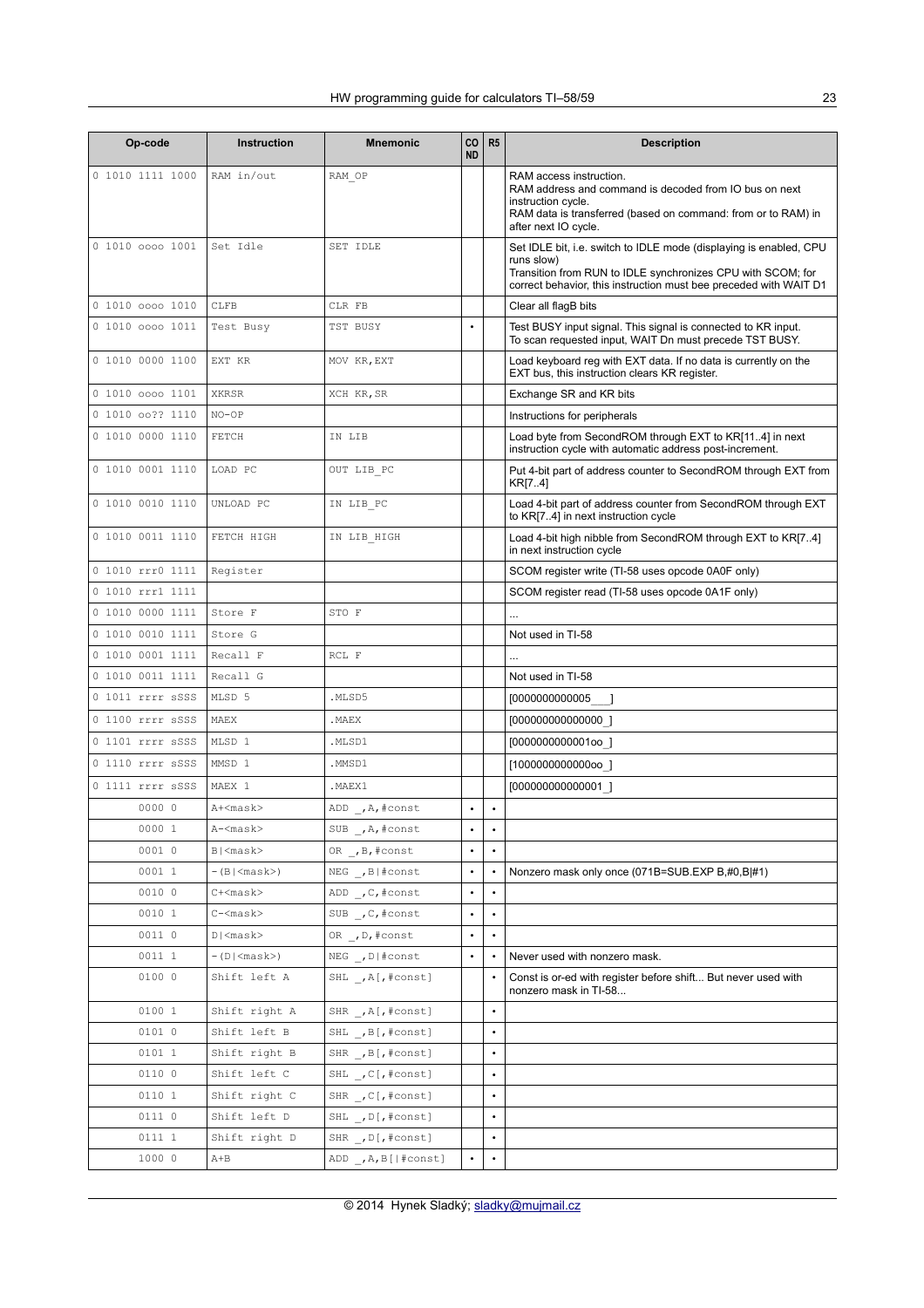| Op-code          | <b>Instruction</b>            | <b>Mnemonic</b>              | CO<br><b>ND</b> | R5                                                                                                                  | <b>Description</b>                                                                                                                                      |  |
|------------------|-------------------------------|------------------------------|-----------------|---------------------------------------------------------------------------------------------------------------------|---------------------------------------------------------------------------------------------------------------------------------------------------------|--|
| 1000 1           | $A - B$                       | SUB , A, B[ #const]          | $\bullet$       | $\bullet$                                                                                                           |                                                                                                                                                         |  |
| 1001 0           | $C + B$                       | $ADD \_, C, B$ [ #const]     | $\bullet$       | $\bullet$                                                                                                           |                                                                                                                                                         |  |
| 1001 1           | $C - B$                       | SUB , C, B[ #const]          | $\bullet$       | $\bullet$                                                                                                           |                                                                                                                                                         |  |
| 1010 0           | $C+D$                         | ADD _, C, D[ #const]         | $\bullet$       | $\bullet$                                                                                                           |                                                                                                                                                         |  |
| 1010 1           | $C-D$                         | SUB , C, D[ #const]          | $\bullet$       | $\bullet$                                                                                                           |                                                                                                                                                         |  |
| 1011 0           | $A+D$                         | ADD , A, D[ #const]          | $\bullet$       | $\bullet$                                                                                                           |                                                                                                                                                         |  |
| 1011 1           | $A-D$                         | SUB $\angle$ , A, D[ #const] | $\bullet$       | $\bullet$                                                                                                           |                                                                                                                                                         |  |
| 1100 0           | A+constant/io                 | ADD, A, IO[ #const]          | $\bullet$       | $\bullet$                                                                                                           | Operations with data from SCOM constant ROM<br>Never used with nonzero mask (all IO instructions for A and C)                                           |  |
| 1100 1           | A-constant/io                 | SUB , A, IO[ #const]         | $\bullet$       | $\bullet$                                                                                                           |                                                                                                                                                         |  |
| 1101 0           | $NO-OP$                       | MOV , #const                 | $\overline{?}$  |                                                                                                                     | Load data from IO bus; used for SCOM/RAM reading<br>Behavior if mask is not zero??? IMHO or-ing with loaded value<br>(Used for MOV reg,# <mask>)</mask> |  |
| 1101 1           | $NO-OP$                       | MOV _, $\#$ -const           | $\bullet$       | $\bullet$                                                                                                           | Used for MOV reg,#- <mask></mask>                                                                                                                       |  |
| 1110 0           | C+constant/io                 | ADD , C, IO[ #const]         | $\bullet$       | $\bullet$                                                                                                           |                                                                                                                                                         |  |
| 1110 1           | C-constant/io                 | SUB , C, IO[ #const]         | $\bullet$       | $\bullet$                                                                                                           |                                                                                                                                                         |  |
| 1111o            | $R5 \rightarrow \text{Adder}$ | MOV , R5[ #const]            | $\overline{?}$  | $\bullet$                                                                                                           | Mask LSD<br>Never used with Sub operation<br>Used once with nonzero mask (0EF3=MOV.MMSD B,R5#1 ??)                                                      |  |
| 000              | $\Sigma \rightarrow A$        | Α,                           |                 |                                                                                                                     |                                                                                                                                                         |  |
| 001              | Output I/O                    | IO,                          |                 |                                                                                                                     | Send result to I/O bus                                                                                                                                  |  |
| 010              | $A \leftrightarrow B$         | XCH A, B                     |                 |                                                                                                                     | ALU operation still executes but without storing result!                                                                                                |  |
| 011              | $\Sigma \ \to \ B$            | $\mathbb{B}$ ,               |                 |                                                                                                                     |                                                                                                                                                         |  |
| 100              | $\Sigma \rightarrow C$        | $C_{I}$                      |                 |                                                                                                                     |                                                                                                                                                         |  |
| 101              | $C \leftrightarrow D$         | XCH C, D                     |                 |                                                                                                                     | ALU operation still executes but without storing result!                                                                                                |  |
| 110              | $\Sigma \rightarrow D$        | $D_{\ell}$                   |                 |                                                                                                                     |                                                                                                                                                         |  |
| 111              | A $\leftrightarrow$ E         | XCH A, E                     |                 |                                                                                                                     | ALU operation still executes but without storing result!                                                                                                |  |
| 1 Caaa aaaa aaa0 | Branch +A                     | BRA0 offs                    | $\bullet$       |                                                                                                                     | Branch if COND = bit C                                                                                                                                  |  |
| 1 Caaa aaaa aaa1 | Branch -A                     | BRA1 offs                    | $\bullet$       |                                                                                                                     | COND bit is set after last BRA instruction in series                                                                                                    |  |
| x x11x Oxxx xxxx |                               |                              |                 | Recall constant - see SCOM decoder<br>But regarding to captured data it is not right I would expect 0A.F<br>opcodes |                                                                                                                                                         |  |

# **External debugger**

Debugger used to discover many secrets of TMC-0501 and other chips in TI-58.

Based on STM32F4xx MCU running at 64MHz.

Debugger can drive EXT and IRG signals. If user program has to be run, EXT signal is driven with address and PREG bit set to force all program chips to jump to desired address. This signal is sent until HOLD bit is detected active to be sure that all chips take this new address into account. It seems that HOLD bit has higher priority than PREG bit...

Debugger uses unused ROM area from address 0x1800 up.

EXT and IRG signals are monitored to see instruction trace. Sometimes EXT signal was used to trace output data. Later, test programs used display to show test results.

### *Test program examples*

#### *Simple count test*

This test simply displays counter. It assumes IDLE mode is selected. Incrementing speed is about 1185 loops per second.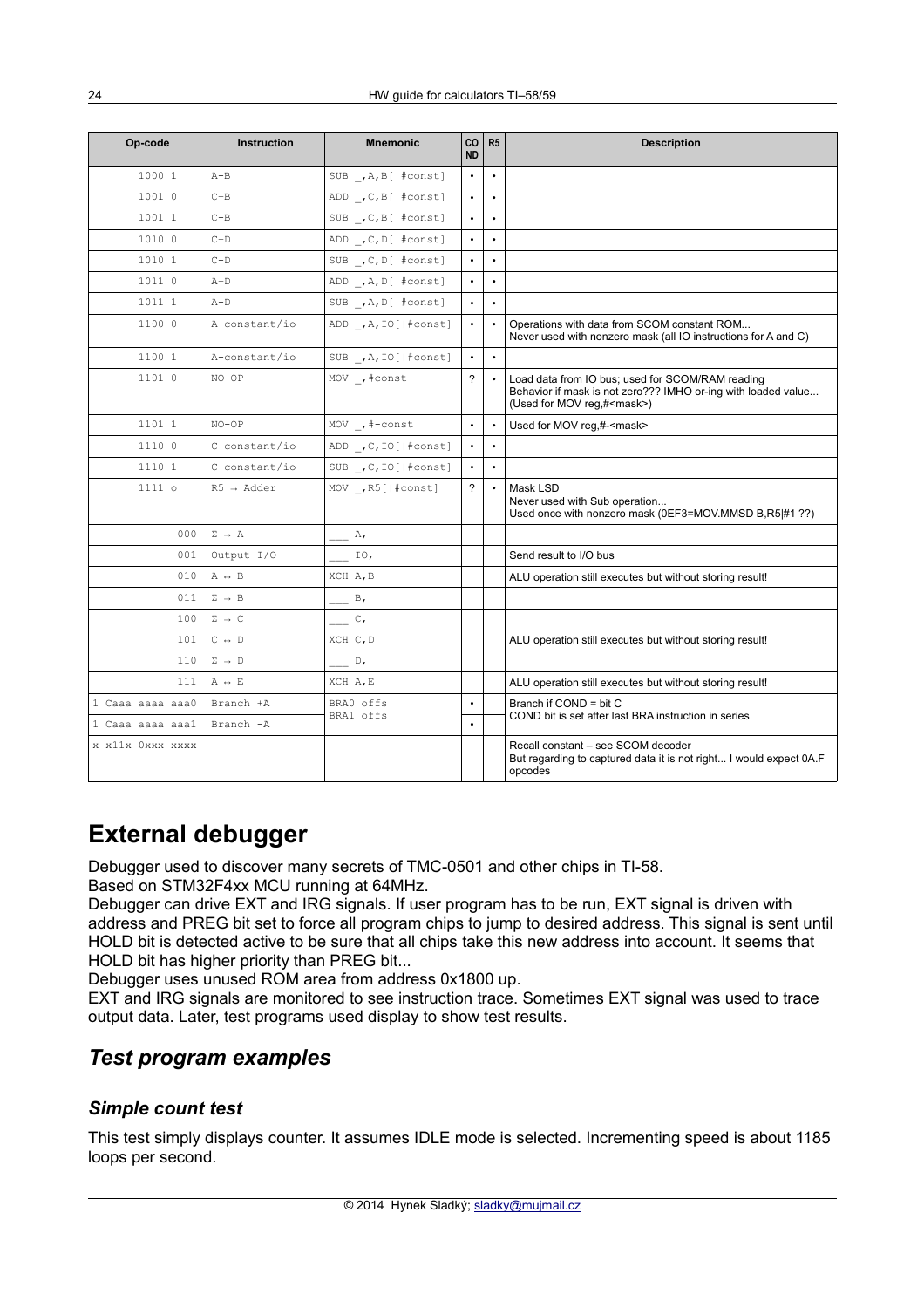| 1800: | 01D8 | MOV        | $A.ALL$ ,#0    |       |  |
|-------|------|------------|----------------|-------|--|
|       | 01DB | <b>MOV</b> | $B.ALL$ , $#0$ |       |  |
| 1802: | 0D00 | ADD        | A.MLSD, A, #1  |       |  |
|       | 0A37 | <b>MOV</b> | R5, #3         |       |  |
|       | 1805 | BRA1       | $-2$           | ;1802 |  |
|       | 1007 | BRA0       | $-3$           | ;1802 |  |

### *Stopwatch*

This example is more complex. It uses WAIT Dn instruction to make timing more precise (without counting instructions). Increment cycle repeats 222 times per second (455kHz÷2÷16÷16), increment value should be 4.5010989ms. Attention should be payed to DPT digit, which is hexadecimal (no BCD correction). Also R5 register should be always set to correct value to display seconds and milliseconds correctly after ALU instruction.

| ;initialization |                |                      |                                   |                                                |       |  |  |  |  |
|-----------------|----------------|----------------------|-----------------------------------|------------------------------------------------|-------|--|--|--|--|
|                 | 1800:          | 01D8                 | MOV                               | $A.ALL$ , $#0$                                 |       |  |  |  |  |
|                 |                | 01DB                 | MOV                               | $B.ALL$ , $#0$                                 |       |  |  |  |  |
|                 |                |                      |                                   | ; display mask to correctly display last digit |       |  |  |  |  |
|                 |                | 07DB                 | MOV                               | $B.EXP, #-1$                                   | ; 499 |  |  |  |  |
|                 |                | 01DE                 | MOV                               | $D.ALL$ , #0                                   |       |  |  |  |  |
|                 |                | ;4.50ms step value   |                                   |                                                |       |  |  |  |  |
|                 |                | 0A47                 | MOV                               | R5, #4                                         |       |  |  |  |  |
|                 |                | 02F6                 | MOV                               | D.DPT, R5                                      |       |  |  |  |  |
|                 |                | 0176                 | SHL                               | D.ALL, D                                       |       |  |  |  |  |
|                 |                | 0A57                 | MOV                               | R5, #5                                         |       |  |  |  |  |
|                 |                | 02F6                 | MOV                               | D.DPT, R5                                      |       |  |  |  |  |
|                 |                | 0176                 | SHL                               | D.ALL, D                                       |       |  |  |  |  |
|                 |                |                      | ; stopwatch is not running here   |                                                |       |  |  |  |  |
|                 |                | ; wait for key press |                                   |                                                |       |  |  |  |  |
|                 |                |                      |                                   | ; R5 contains DPT (decimal point) position     |       |  |  |  |  |
|                 | 180A:          | 0A57                 | MOV                               | R5, #5                                         |       |  |  |  |  |
|                 |                | 0A30                 | WAIT                              | D3                                             |       |  |  |  |  |
|                 | ; test CLR key |                      |                                   |                                                |       |  |  |  |  |
|                 |                | 087F                 | KEY                               | $7\,\mathrm{F}$                                |       |  |  |  |  |
|                 |                | 1804                 | BRA1                              | $+2$                                           | ;180F |  |  |  |  |
|                 | ;clear counter |                      |                                   |                                                |       |  |  |  |  |
|                 |                | 01D8                 | MOV                               | $A.ALL$ , #0                                   |       |  |  |  |  |
|                 | ; test R/S key |                      |                                   |                                                |       |  |  |  |  |
|                 | 180F:          | 0AA0                 | WAIT                              | D <sub>10</sub>                                |       |  |  |  |  |
|                 |                | 08FD                 | KEY                               | FD                                             |       |  |  |  |  |
|                 |                | 180F                 | BRA1                              | $-7$                                           | ;180A |  |  |  |  |
|                 |                |                      | ; stopwatch is running here       |                                                |       |  |  |  |  |
|                 | 1812:          |                      | ; wait for R/S key released       |                                                |       |  |  |  |  |
|                 |                | 01B0<br>0A57         | ADD<br>MOV                        | A.ALL, A, D<br>R5, #5                          |       |  |  |  |  |
|                 |                | 1002                 | BRA0                              | $+1$                                           | ;1815 |  |  |  |  |
|                 | 1815:          | 0AA0                 | WAIT                              | D10                                            |       |  |  |  |  |
|                 |                | 08FD                 | KEY                               | FD                                             |       |  |  |  |  |
|                 |                | 100B                 | BRA0                              | $-5$                                           | ;1812 |  |  |  |  |
|                 |                |                      | ; stopwatch is still running here |                                                |       |  |  |  |  |
|                 |                |                      | ; wait for R/S key pressed        |                                                |       |  |  |  |  |
|                 | 1818:          | 01B0                 | ADD                               | A.ALL, A, D                                    |       |  |  |  |  |
|                 |                | 0A57                 | MOV                               | R5, #5                                         |       |  |  |  |  |
|                 |                | 1002                 | BRA0                              | $+1$                                           | ;181B |  |  |  |  |
|                 | 181B:          | 0AA0                 | WAIT                              | D <sub>10</sub>                                |       |  |  |  |  |
|                 |                |                      |                                   |                                                |       |  |  |  |  |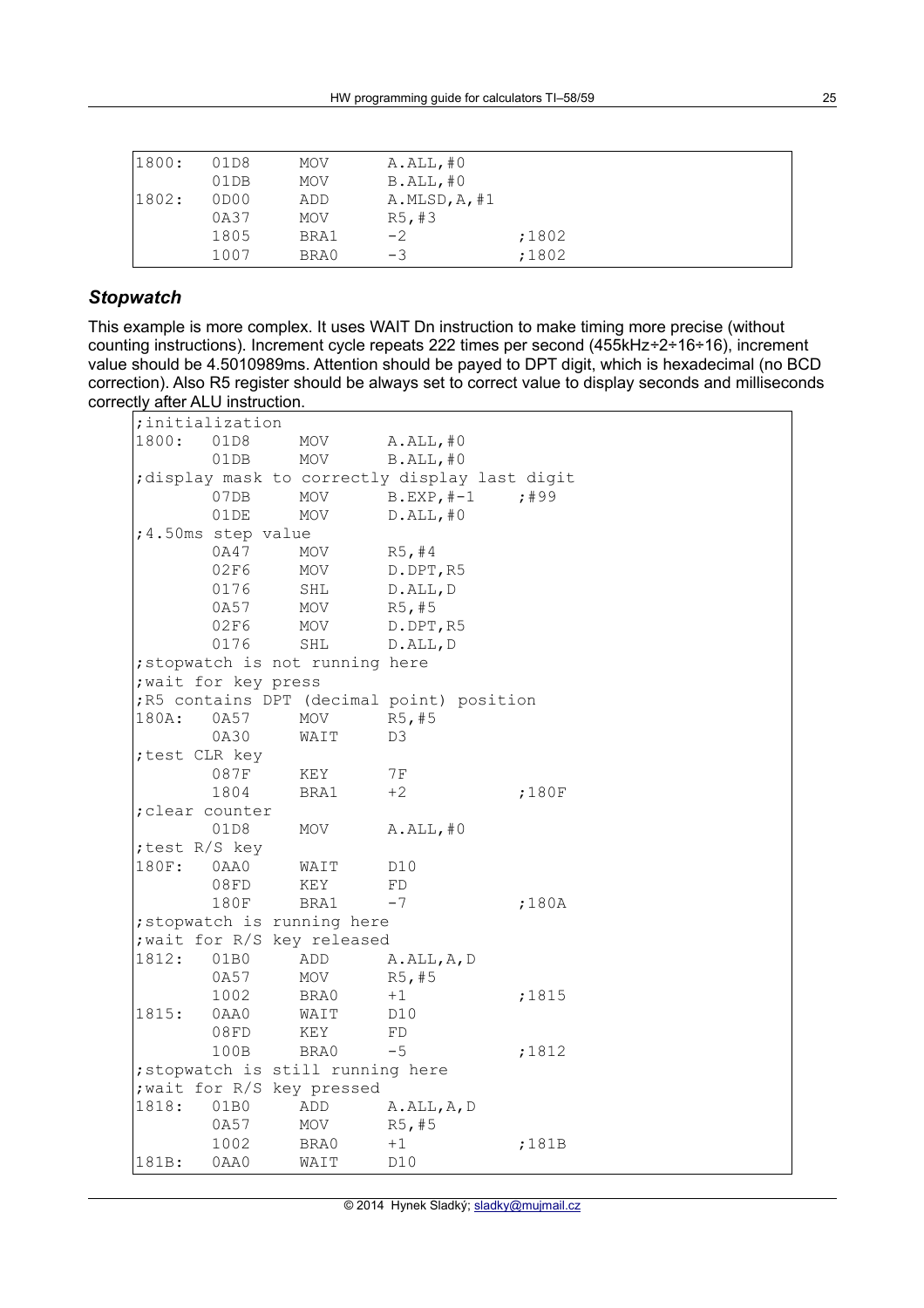|       | 08FD | KEY                                     | FD    |       |  |
|-------|------|-----------------------------------------|-------|-------|--|
|       | 180B | BRA1                                    | $-5$  | ;1818 |  |
|       |      | ; stopwatch is not running here anymore |       |       |  |
|       |      | ; wait for R/S key released             |       |       |  |
| 181E: | 0AA0 | WAIT                                    | D10   |       |  |
|       | 08FD | KEY                                     | FD    |       |  |
|       | 1005 | BRA0                                    | $-2$  | ;181E |  |
|       | 182F | BRA1                                    | $-23$ | ;180A |  |

#### *DPT test*

This example is little bit tricky. It changes R5 for every digit displayed so DPTs are displayed for every digit position.

| 1800: | 0AF0 | WAIT       | D15     |       |  |
|-------|------|------------|---------|-------|--|
|       | 0AD7 | MOV        | R5, #13 |       |  |
|       | 0AC7 | MOV        | R5, #12 |       |  |
|       | 0AB7 | MOV        | R5,#11  |       |  |
|       | 0AA7 | MOV        | R5,#10  |       |  |
|       | 0A97 | MOV        | R5, #9  |       |  |
|       | 0A87 | MOV        | R5, #8  |       |  |
|       | 0A77 | <b>MOV</b> | R5, #7  |       |  |
|       | 0A67 | MOV        | R5, #6  |       |  |
|       | 0A57 | MOV        | R5, #5  |       |  |
|       | 0A47 | MOV        | R5, #4  |       |  |
|       | 0A37 | MOV        | R5, #3  |       |  |
|       | 0A27 | MOV        | R5, #2  |       |  |
|       | 181B | BRA1       | $-13$   | ;1800 |  |
|       |      |            |         |       |  |

#### *7-segment decoder test*

This test is also little bit tricky. It uses "bad" digit synchronization to display DPT on LED. As DPT is hexadecimal, this allows to display all combinations available in 7-segment decoder. Value displayed is BB.AAX, where BB is value in B.DPT, AA is value in A.DPT and X is resulting 7-segment digit. Because of illegal synchronization, some keys behave strange! (RCL makes CPU reset, LRN row doesn't work, BST row doesn't detect key press but increment is done until keys are held – this can be useful to test higher values...)

Note: B.DPT can't be used to increment using mask value because B is on the same ALU input as mask constant, so B (or D) is or-ed with this constant instead of adding it.

| 1800:                | 0A01       | <b>CLR</b> | IDL                                       |       |  |  |
|----------------------|------------|------------|-------------------------------------------|-------|--|--|
|                      | 01D0       | MOV        | A.ALL,#0                                  |       |  |  |
|                      |            |            | ; prepare digit mask to B register: 99990 |       |  |  |
|                      | 01D3       | MOV        | $B.ALL$ , $#0$                            |       |  |  |
|                      | 07DB       | MOV        | $B.EXP, #-1$                              |       |  |  |
|                      | 0153       | SHL        | B.ALL, B                                  |       |  |  |
|                      | 0153       | SHL        | B.ALL, B                                  |       |  |  |
|                      | 07DB       | MOV        | $B.EXP, #-1$                              |       |  |  |
|                      | 01D4       |            | MOV C.ALL, #0                             |       |  |  |
|                      |            |            | ; set IDLE but shifted so DPT is visible  |       |  |  |
|                      | 0AC0       | WAIT       | D12                                       |       |  |  |
|                      | 0A09       | SET        | IDL                                       |       |  |  |
|                      | ;main loop |            |                                           |       |  |  |
| ; wait for key press |            |            |                                           |       |  |  |
| 180A:                | 0AE0       | WAIT       | D14                                       |       |  |  |
|                      | 0820       | KEY        | 20                                        |       |  |  |
|                      | 180C       | BRA1       | $+6$                                      | ;1812 |  |  |
|                      | 0A45       | TST        | KR[4]                                     |       |  |  |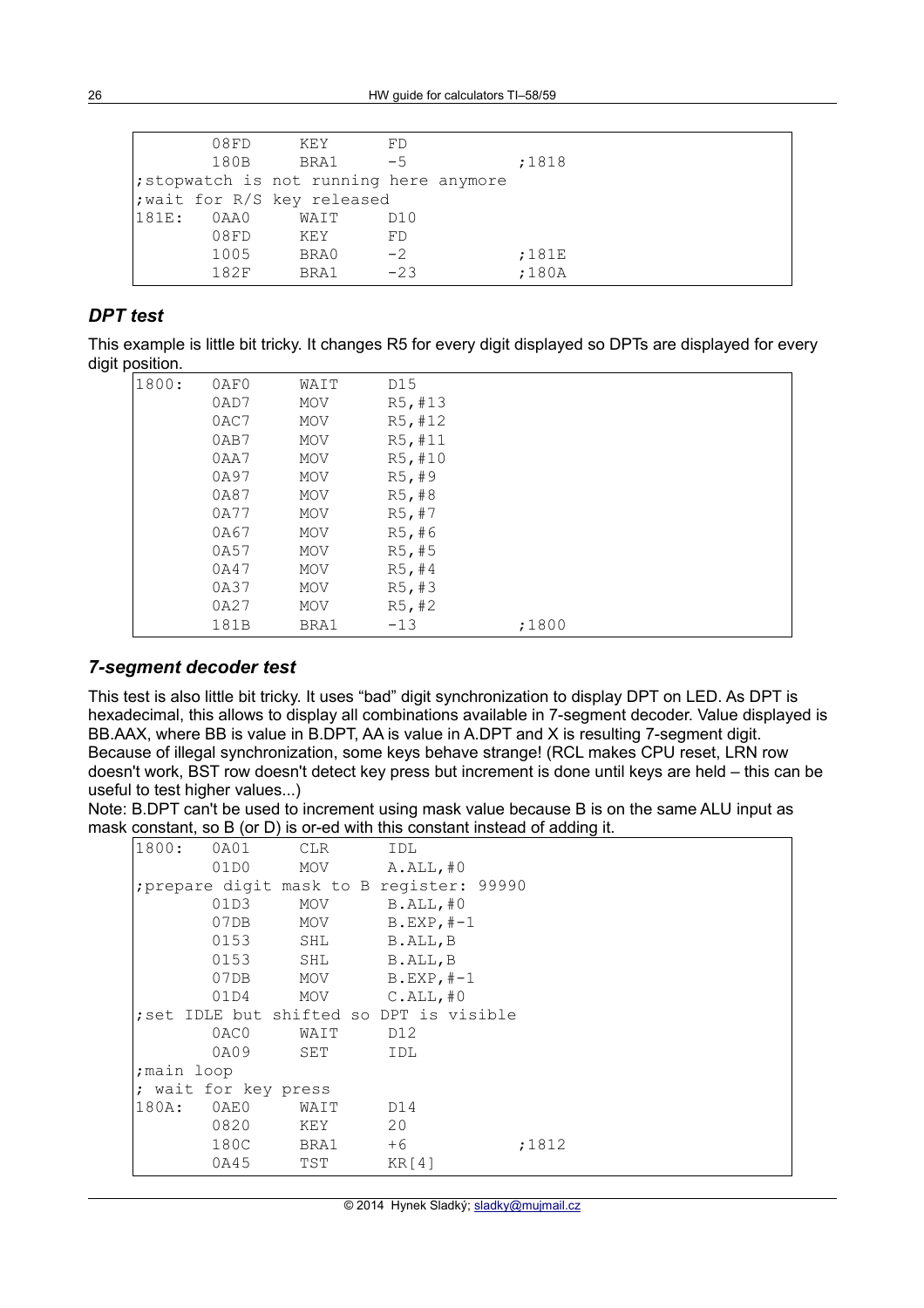|                                    |                           | 0A55                             | TST  | KR[5]          |       |  |  |
|------------------------------------|---------------------------|----------------------------------|------|----------------|-------|--|--|
|                                    |                           | 0A65                             | TST  | KR[6]          |       |  |  |
|                                    |                           | 0A75                             | TST  | KR[7]          |       |  |  |
|                                    |                           | 100F                             | BRA0 | $-7$           | ;180A |  |  |
|                                    |                           | ; check key press = debounce key |      |                |       |  |  |
|                                    | 1812:                     | 0AE0                             | WAIT | D14            |       |  |  |
|                                    |                           | 0820                             | KEY  | 20             |       |  |  |
|                                    |                           | 1805                             | BRA1 | $-2$           | ;1812 |  |  |
| ; increment A.DPT                  |                           |                                  |      |                |       |  |  |
|                                    |                           | 0300                             | ADD  | A.DPT, A, #1   |       |  |  |
|                                    |                           | 1806                             | BRA1 | $+3$           | ;1819 |  |  |
| ; increment C.DPT if carry         |                           |                                  |      |                |       |  |  |
|                                    |                           | 0324                             | ADD  | C.DPT, C, #1   |       |  |  |
|                                    | ; and copy C.DPT to B.DPT |                                  |      |                |       |  |  |
|                                    |                           | 0223                             | ADD  | B.DPT, C, #0   |       |  |  |
| ; copy A.DPT to display the number |                           |                                  |      |                |       |  |  |
|                                    | 1819: 01D6                |                                  | MOV  | $D.ALL$ , $#0$ |       |  |  |
|                                    |                           | 0206                             | ADD  | D.DPT, A, #0   |       |  |  |
|                                    |                           | 0176                             | SHL  | D.ALL, D       |       |  |  |
|                                    |                           | 0630                             | ADD  | A.EXP, #0, D   |       |  |  |
| ; copy C.DPT to display the number |                           |                                  |      |                |       |  |  |
|                                    |                           | 01D6                             | MOV  | $D.ALL$ , #0   |       |  |  |
|                                    |                           | 0226                             | ADD  | D.DPT, C, #0   |       |  |  |
|                                    |                           | 0176                             | SHL  | D.ALL, D       |       |  |  |
|                                    |                           | 0176                             | SHL  | D.ALL, D       |       |  |  |
|                                    |                           | 0176                             | SHL  | D.ALL, D       |       |  |  |
|                                    |                           | 0930                             | ADD  | A.MANT, #0, D  |       |  |  |
|                                    | ; clear COND              |                                  |      |                |       |  |  |
|                                    |                           | 1002                             | BRA0 | $+1$           | ;1824 |  |  |
| ; set DPT position                 |                           |                                  |      |                |       |  |  |
|                                    | 1824:                     | 0A37                             | MOV  | R5, #3         |       |  |  |
|                                    |                           | 1837                             | BRA1 | $-27$          | ;180A |  |  |
|                                    |                           |                                  |      |                |       |  |  |

# **Undiscovered secrets**

List of unclear or still hidden things...

- WAIT BUSY opcode function is still unknown never used in TI-58 ROM
- Strange that KR[7] is not used for constant addressing (SCOM constant ROM)
- RAM addressing produces some unclear digits when accessing address higher than 99. No idea if it is by-product of address calculation only.
- Unsure about COND bit for NO-OP and R5→adder ALU operation
- SAC DC-59: how it works?

# **Reference**

U.S.pat 3900722

CPU a SCOM description; easy calculator implementation example including ROM dump (2x 1KB SCOM).

U.S.pat 4153937

Second ROM description – library storage and access description. ROM double SCOM and First ROM dump for TI-58 (unreadable!). Program codes. Printer codepage (Table VII).

U.S.pat 4006455

Magnetic card reader description.